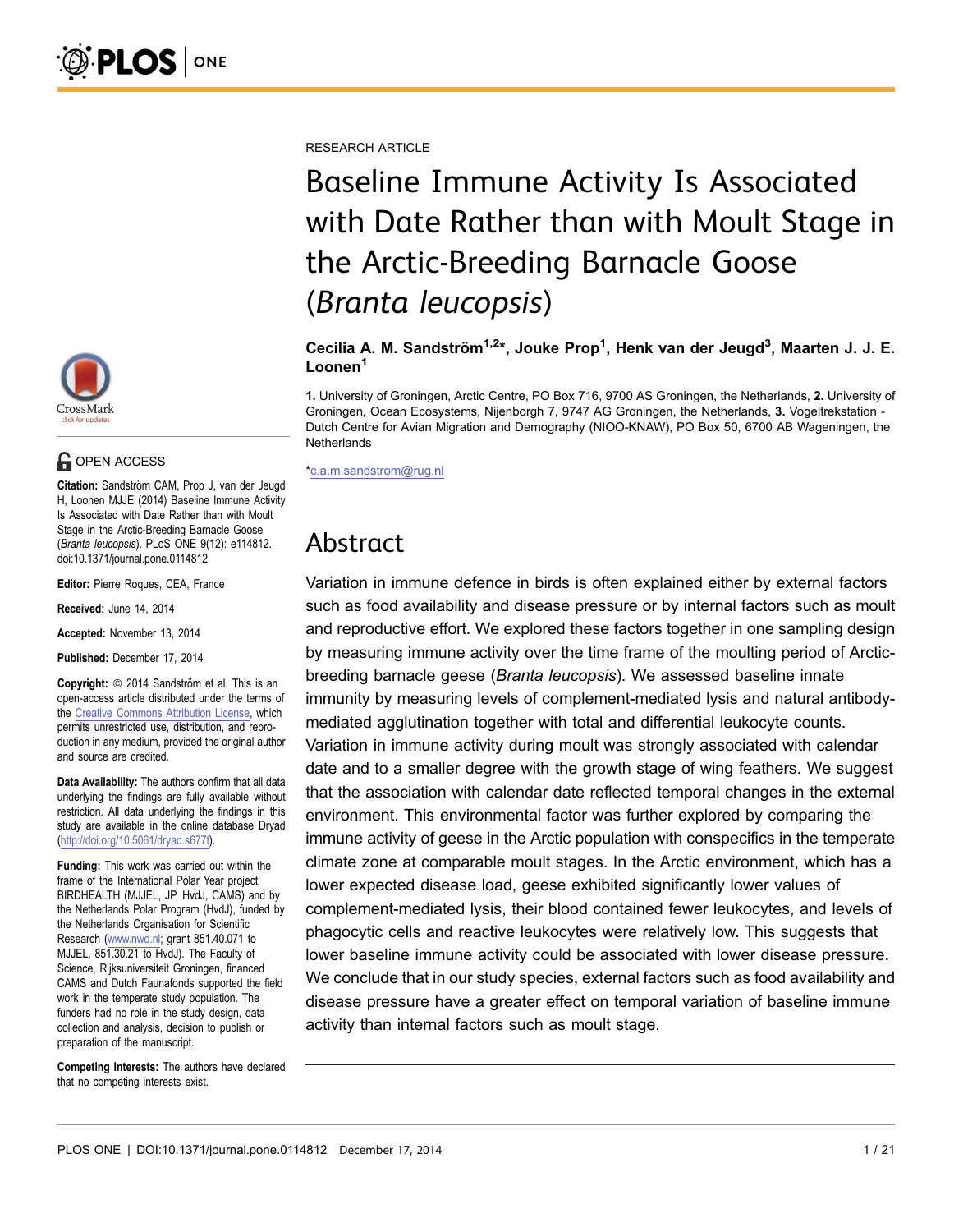## Introduction

Energy investment in the immune system can be viewed as a trade-off between the costs and benefits of maintaining an active system. Costs are associated with the energy and nutrients needed for production of components, unnecessary expenditure of energy due to misregulation, and the running and maintenance of the immune system  $[1-3]$ . Additionally, any resources channelled towards the immune system will not be available for other demanding processes [\[4–6\].](#page-16-0) As a consequence, relative costs are high when investment in competing life-history events like feather moult or reproduction, is at a premium. The benefits of an active system, and associated enhancement of disease resistance, depend strongly on environmental factors. Firstly, disease pressure can evoke a response [\[7\]](#page-17-0) so when disease risk is low, an immune response might be unnecessary and better avoided (e.g.  $[8-10]$ ). Secondly, food conditions limit available energy that could be spent on either moult/reproduction or immune activity  $[11-13]$ . When disease risk is low and food availability is high, baseline immune activity is expected to be low, and investment can be directed towards somatic growth and reproduction (or another life-history event). Thus, both the state of an individual and environmental conditions affect the activity of the immune system [\[14–17\]](#page-17-0).

Determining temporal variation in activity of the immune system within a given stage of the annual cycle sheds light on (individual) flexibility and, consequently, can be used to calibrate the single time-point measurements often used in wild populations. Hegemann et al. [\[18\]](#page-17-0) revealed patterns over the annual cycle from repeated measures on single individuals, which were consistent with patterns at the population level. In this study, we explored variation of baseline immune activity within a single period of the annual cycle. Using multiple measurements over time, we studied changes in immune activity over the period of wing feather moult. This provides a reference for baseline levels at various timepoints for later studies where sampling is only possible once during the moult season. As wild animals serve both as reservoirs and sentinels of diseases [\[19\],](#page-17-0) understanding immunological variation can predict when individuals are susceptible to infections and when further transmission of diseases is likely to occur [\[20\], \[21\].](#page-17-0) The current study focuses on explaining variation in baseline immune activity during moult, using Arctic-breeding barnacle geese (Branta leucopsis) as a model species.

The moulting period is an energy-demanding period due to the direct energetic costs associated with the synchronised growth of the wing feathers [\[22–25\]](#page-17-0). In addition, various indirect costs add to the stress by a more expensive metabolism: more energy is needed for thermoregulation due to temporary loss of insulating feathers [\[23\], \[26\],](#page-17-0) and there are shifts in somatic tissues towards strongly developed leg muscles during the flightless period to cope with increased predator vulnerability [\[27\].](#page-17-0) Breeding in the energetically expensive Arctic, however, is rewarded by nutritious (though scarce) food plants [\[25\]](#page-17-0), [\[28\]](#page-18-0), and disease pressure from the environment may be lower than at southerly sites [\[29–32\].](#page-18-0) Reduced disease pressure in the extreme environment of the Arctic is largely due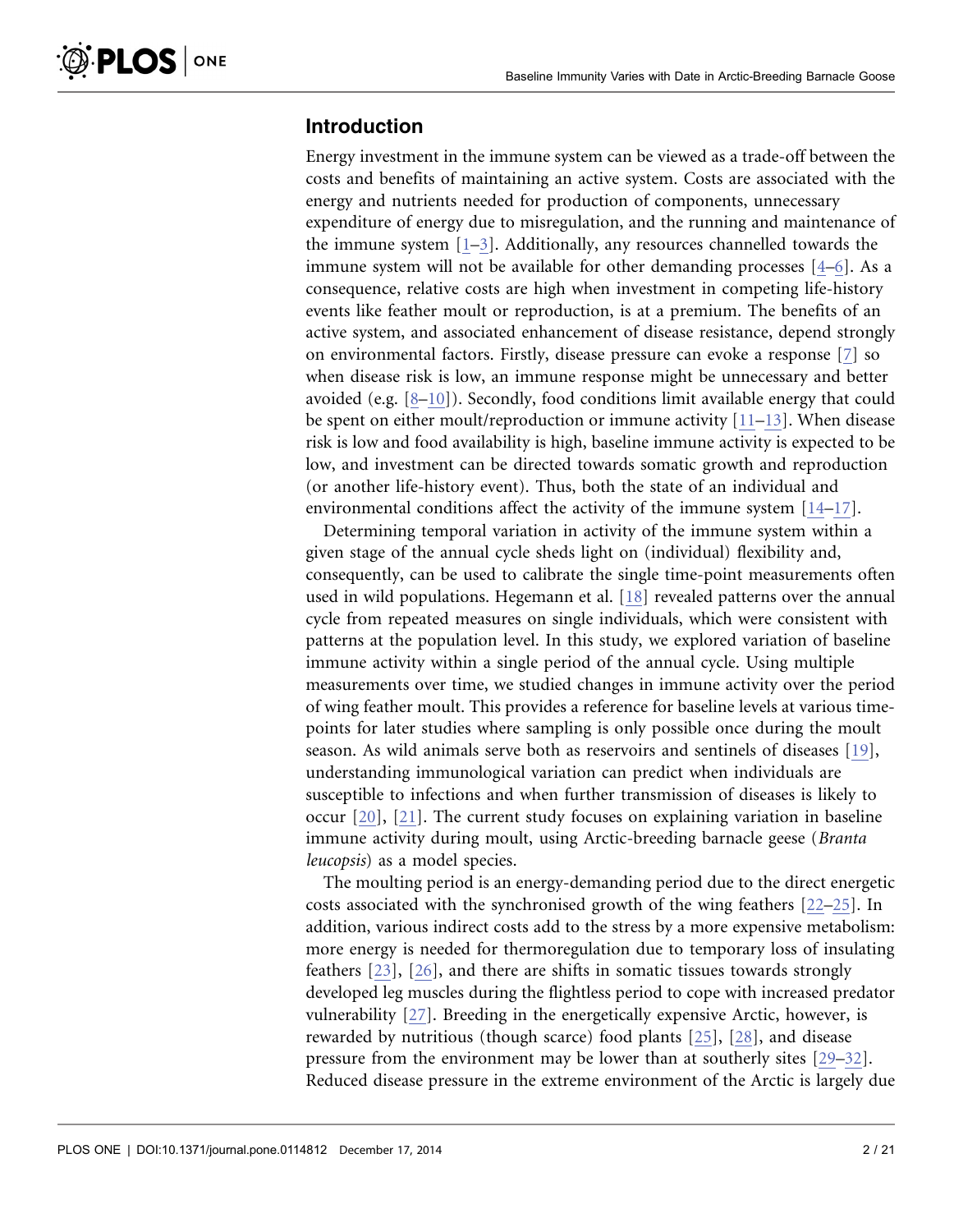to the climate, which is inhospitable for micro- and macro-parasites and for parasite-transmitting organisms [\[20\]](#page-17-0), [\[29–35\]](#page-18-0). For animals living in the Arctic, the inferred low disease pressure could allow a less active immune system [\[7–10\]](#page-17-0), [\[14\],](#page-17-0) [\[35\].](#page-18-0) Under these conditions, variation in immunity could well be connected to other proximate causes, such as those set by moult requirements.

We explored baseline innate immune activity due to its broad benefits: it is effective in controlling multiple pathogen types, provides first-line defence, responds immediately to threats, does not require previous exposure to a particular antigen, is constantly maintained and thereby predicted to generate continuous energetic costs [\[36–39\]](#page-18-0). Baseline innate levels vary over time in response to changes in environmental conditions [\[18\],](#page-17-0) [\[37\],](#page-18-0) which is in contrast to induced levels [\[40\].](#page-18-0) In this study, two categories of baseline immunity were addressed, which cover a range of protective mechanisms. Firstly, leukocyte (white blood cell) concentrations were determined, as well as the relative contributions of various leukocyte types, which provide information on circulating immune cells. These measures can be used as an index of health, reflecting innate and adaptive components of the immune system [\[41\]](#page-18-0). Secondly, levels of complement and natural antibodies were determined. These components of the immune system provide a line of defence against infection via cell lysis, and link the innate with adaptive immunity [\[38\], \[39\].](#page-18-0)

By investigating temporal changes in baseline immune activity, we aimed to distinguish the influence of internal and external factors on the immune system. We hypothesize that if baseline immunity is mainly affected by internal factors (such as moult), then immune functions will be strongly associated with the stage of feather growth. ''Moult stage'' incorporates energetic costs due to restricted mobility, increased dermal inflammation due to breaking feather follicles [\[42\],](#page-18-0) [\[43\],](#page-18-0) and use of resources directed towards feather growth. As these stress factors are likely highest during the first days of moult, we expect immune activity to decrease over the progressive stages of moult.

Alternatively, if immune activities are mainly affected by external factors, such as disease pressure and food resources, we expect immune functions to be associated with a measure of phenological events, as approximated by calendar date. Geese are constrained in mobility during the moult period and local food resources are depleted as the season progresses [\[25\]](#page-17-0), potentially leading to a drop in immune activity over time. Similarly, as the birds intensively graze the tundra and repeatedly use the same stretches, the risk of cross infection is likely to increase. If true, immune activities among individuals would be synchronised and there should be a strong association between immune activity and calendar date.

To further explore the aspect of environmental factors, we compared immune performance of an Arctic-breeding population of barnacle geese with the performance of barnacle geese breeding in a temperate (more southerly) environment. If immune activities are largely determined by environmental factors (including disease pressure), then we expect immune activities to be lower in the population in the Arctic than in the temperate population.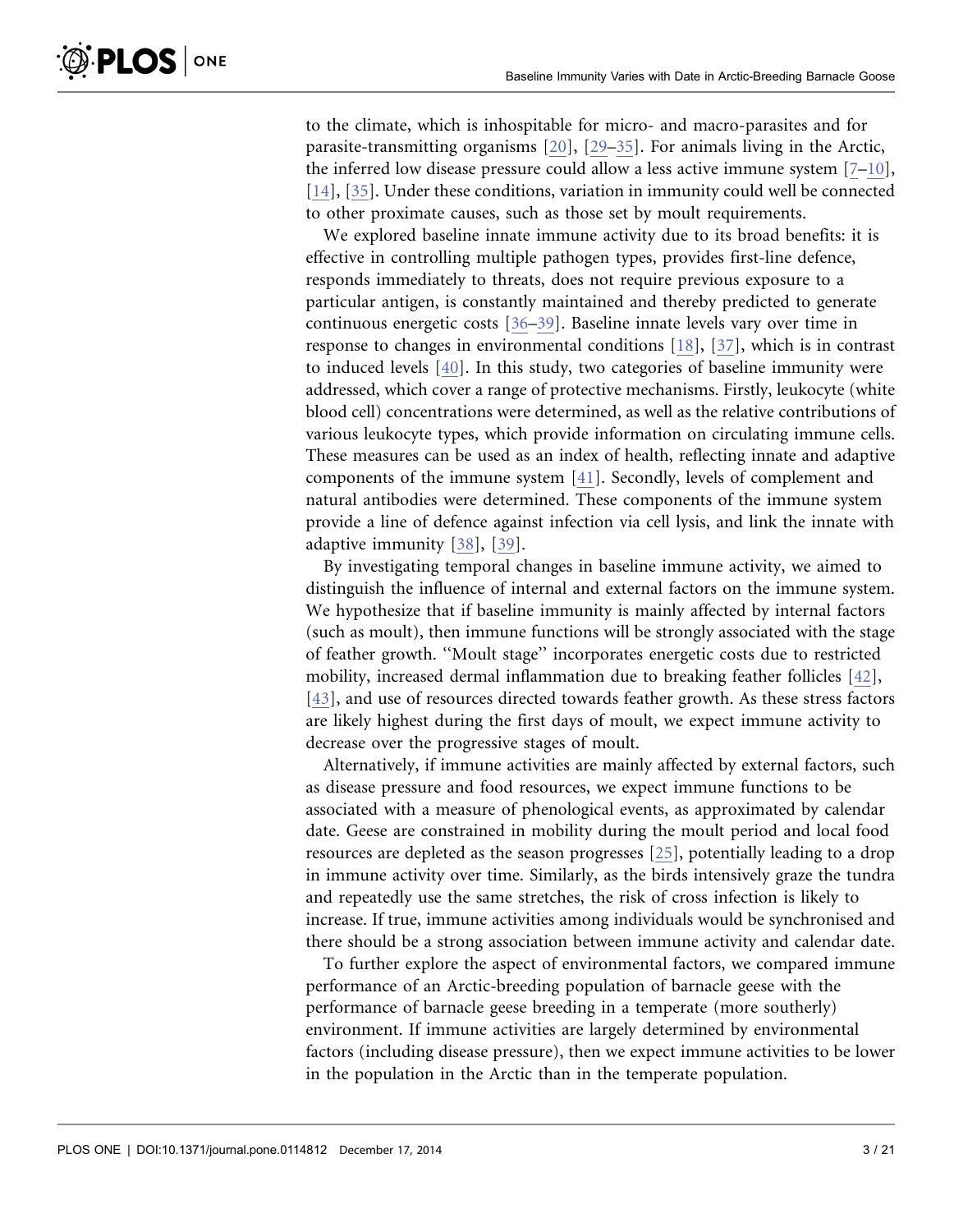### Material and Methods

### Study populations and study areas

Barnacle geese have both migratory Arctic and sedentary temperate breeding populations. The Arctic study population breeds at Nordenskiöldkysten, Spitsbergen, Svalbard, Norway (78˚N/13˚E), and undertakes a 3000 km migration to the wintering area at the Solway Firth, United Kingdom  $(55N/4W)$  [\[25\].](#page-17-0) Incubation spans the period from early June through mid-July, followed by a flightless period from mid-July to mid-August when the wing feathers moult. During the moulting period, goose density at the foraging grounds is on average 10 geese per ha [\[44\].](#page-18-0)

The temperate study population spends the summer breeding and moulting at Krammerse Slikken, the Netherlands (51°N/4°E) [\[45\], \[46\].](#page-18-0) These geese are part of a population that originated from migratory Arctic geese that ceased migration. Since the 1980s the population size has rapidly increased. The relatively young temperate population is genetically differentiated from the Arctic-breeding populations, although the difference in genetic structure is small due to a high rate of genetic exchange [\[47\]](#page-18-0). Incubation and moulting periods in the temperate population cover April through mid-June and early June to mid-July, respectively [\[46\].](#page-18-0) Goose densities during moult are on average 13 birds per ha (derived from [\[48\]\)](#page-18-0).

### Catching and field sampling

In the summers of 2007 and 2008, we captured moulting, and consequently flightless, geese. The catching period at Svalbard covered 14 days (205–218 Julian date  $=$  23 July until 5 August), while the catching period in the Netherlands was only four days (186–189 Julian date  $=4-8$  July). Geese were herded into a Vpositioned net that ended in a corral where they were collected. To minimise disturbance, geese were transferred to small tents immediately after catching. Approximately one hour after catching, measuring and sampling were initiated. Geese were individually marked by leg rings, their sex was established by cloacal examination [\[49\],](#page-18-0) and their age group was noted as juvenile or adult (including individuals in their second calendar year). Only data collected from adults were used in subsequent analyses.

Immune measures may respond to stress caused by capture [\[50\].](#page-18-0) To account for potential effects of the duration that geese had been kept in captivity, the sequential order of handling was noted. As a measure of the progress of moult, we used a standard technique (e.g. [\[25\]\)](#page-17-0) by measuring the length of the longest primary feather (P9) to the nearest mm. This was done by inserting a thin ruler between the 8<sup>th</sup> and 9<sup>th</sup> primary and measuring the distance from the skin surface to the distal end of the feather [\[51\].](#page-19-0) As primaries and secondaries are shed almost simultaneously in geese and regrowth of the feathers is synchronous [\[23\]](#page-17-0), measuring a single wing feather adequately describes moult stage. Moult of other feathers seems less of an energetic burden to geese. Moulting of body and tail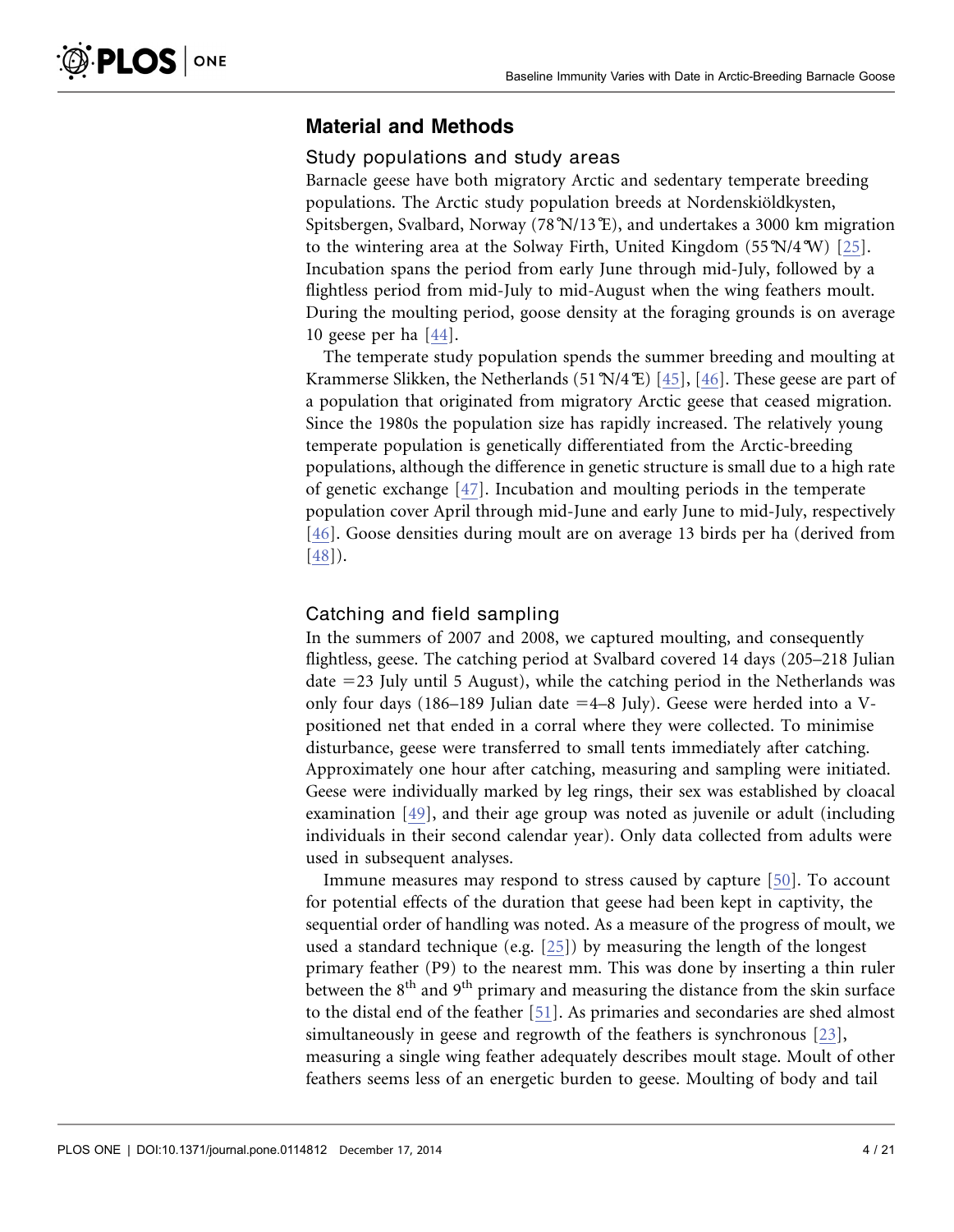feathers starts after completion of the wing moult and lasts for several months [\[52\].](#page-19-0)

For each sampling date, we aimed to cover the whole range of moult stages present at that moment in the goose flocks. This was possible due to the strong cohesion among group members, and in most cases all individuals present were caught during a single catch. Variation in moult stage within each of the groups was high ([Fig. 1\)](#page-5-0), which enabled us to separate the effects of moult stage and date.

A blood sample of 0.2–2 ml was drawn from the brachial vein using a nonheparinised syringe and needle (2007:  $n=114$  and 50; 2008:  $n=224$  and 116, from the Arctic and the temperate populations, respectively). A blood smear was made [\[41\]](#page-18-0) with a drop of fresh blood, which was air-dried and stored for later processing. Not all samples were analysed for each of the immune measures.

### Processing of blood samples

Blood samples were transported from the sampling location to a field laboratory where they were stored at cool temperatures (5˚C). Samples were allowed to coagulate for 24 hours followed by centrifuging (7000 rpm, 12 min) in order to separate red blood cells (rbc) from serum. The centrifuge was a ZipSpin, 12V DC (LW Scientific) suitable for use under field conditions. The serum was subsequently stored in a mobile freezer (Waeco CoolFreeze CF-35) at  $-18^{\circ}$ C for 2–3 weeks (for one week in the temperate area), then transported to the main laboratory by cold-chain, after which samples were stored at  $-20^{\circ}$ C until analysis. Handling and transport of samples was similar in the Arctic and temperate study areas, though it inevitably took longer before the Arctic samples reached the final laboratory. There is little reason, however, to believe that the Arctic samples were degraded by the longer period of transport (see [Discussion](#page-10-0)).

### Immunological measures Leukocyte counts

After fixing in ethanol, blood smears were stained by Hemacolor and covered by cover slips embedded in Pertex. Microscope examination was at  $1250 \times$ magnification for leukocyte enumeration, following a grid system covering the slide. Counts of different types of leukocytes were performed by one observer. For leukocyte identification, counts up to and including the row containing the 100<sup>th</sup> leukocyte were completed, which resulted in, on average, 120 ( $\pm$ 27, SD) identifications per slide [\[53\]](#page-19-0). The leukocyte density was determined by counting the numbers of leukocytes and red blood cells in 30 vision fields at  $500 \times$ magnification (totalling approximately 5000 red blood cells).

Leukocytes were classified as heterophils, eosinophils, basophils, monocytes (activated or non-activated) and lymphocytes (reactive or non-reactive). Heterophils, eosinophils, basophils and monocytes are phagocytic cells, and fight infections by engulfing (phagocytising) foreign particles and removing dead or dying cells [\[41\].](#page-18-0) Basophils only occurred at a frequency of 0.1% and were not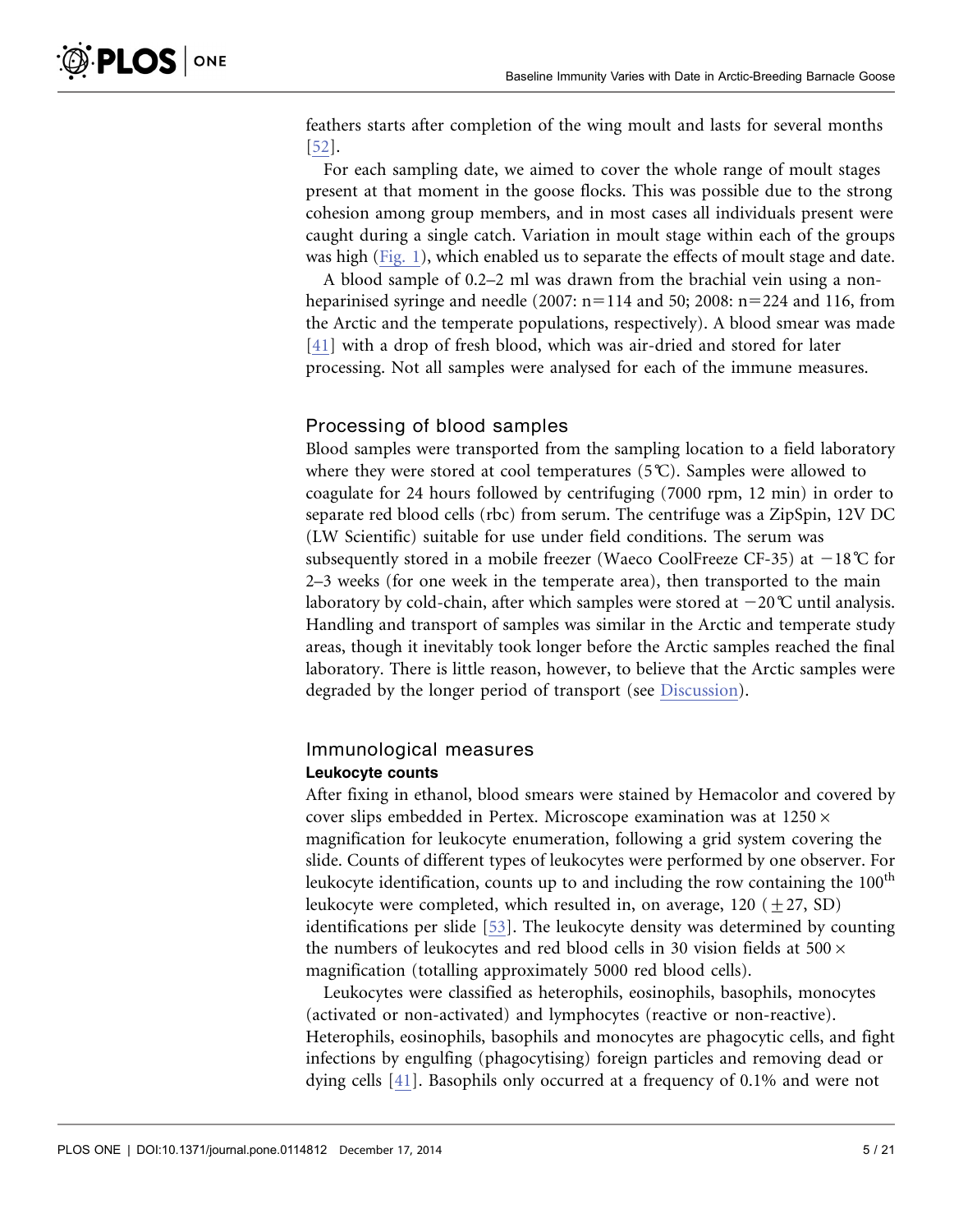<span id="page-5-0"></span>

Fig. 1. Moult stage of geese during each of the catches. Throughout the season, geese exhibited a large variation in moult stage. At later dates, some of the early moulters might have regained flight capacities (birds were able to fly after 27 moult days, as indicated by the dashed line). Size of symbols varies with sample size  $(1-12)$ .

doi:10.1371/journal.pone.0114812.g001

considered in further analyses. We distinguished activated monocytes from nonactivated cells by their darker cytoplasm and coarse nuclear chromatin [\[53\].](#page-19-0) Activated monocytes work together with reactive lymphocytes to clear infected host cells [\[54\].](#page-19-0) Reactive lymphocytes were recognised by their large size and dark blue cytoplasm, which is thought to be caused by antigenic stimulation of resting lymphocytes [\[41\].](#page-18-0) Activated monocytes and reactive lymphocytes were grouped into the category ''reactive leukocytes''. Eosinophils were grouped together with non-activated monocytes as ''eos+monoc''. Heterophils are the most abundant phagocytic cell and are recognized by their orange-red, rod-shaped granules. Heterophils and lymphocytes together form the majority of leukocytes [\[41\],](#page-18-0) [\[53\]](#page-19-0). The H/L-ratio, the ratio of heterophil to lymphocyte occurrence, is commonly regarded as a measure of physiological and/or social stress [\[53\]](#page-19-0), [\[55\].](#page-19-0)

### Hemagglutination – Hemolysis assay

Two immunological tests were performed on the preserved serum. Firstly, solutions from a serial dilution of plasma samples  $(25 \mu l)$  were incubated in a fixed volume of red blood cells collected from rabbits (Harlan, UK) following the method described by Matson et al. [\[39\]](#page-18-0). Agglutination was scored as the negative logarithm (with base two) of the last dilution for which hemagglutination was exhibited. Hemagglutination results from the activity of natural antibodies, which causes clumping of foreign red blood cells into a pellet-like structure (agglutination). Secondly, serial dilution of serum and subsequent scoring of hemolysis were performed in the same way as for hemagglutination [\[39\]](#page-18-0). Hemolysis reflects the interaction of natural antibodies and complementary proteins to dissolve (i.e. lyse) foreign red blood cells. All samples were blindly scored by one observer.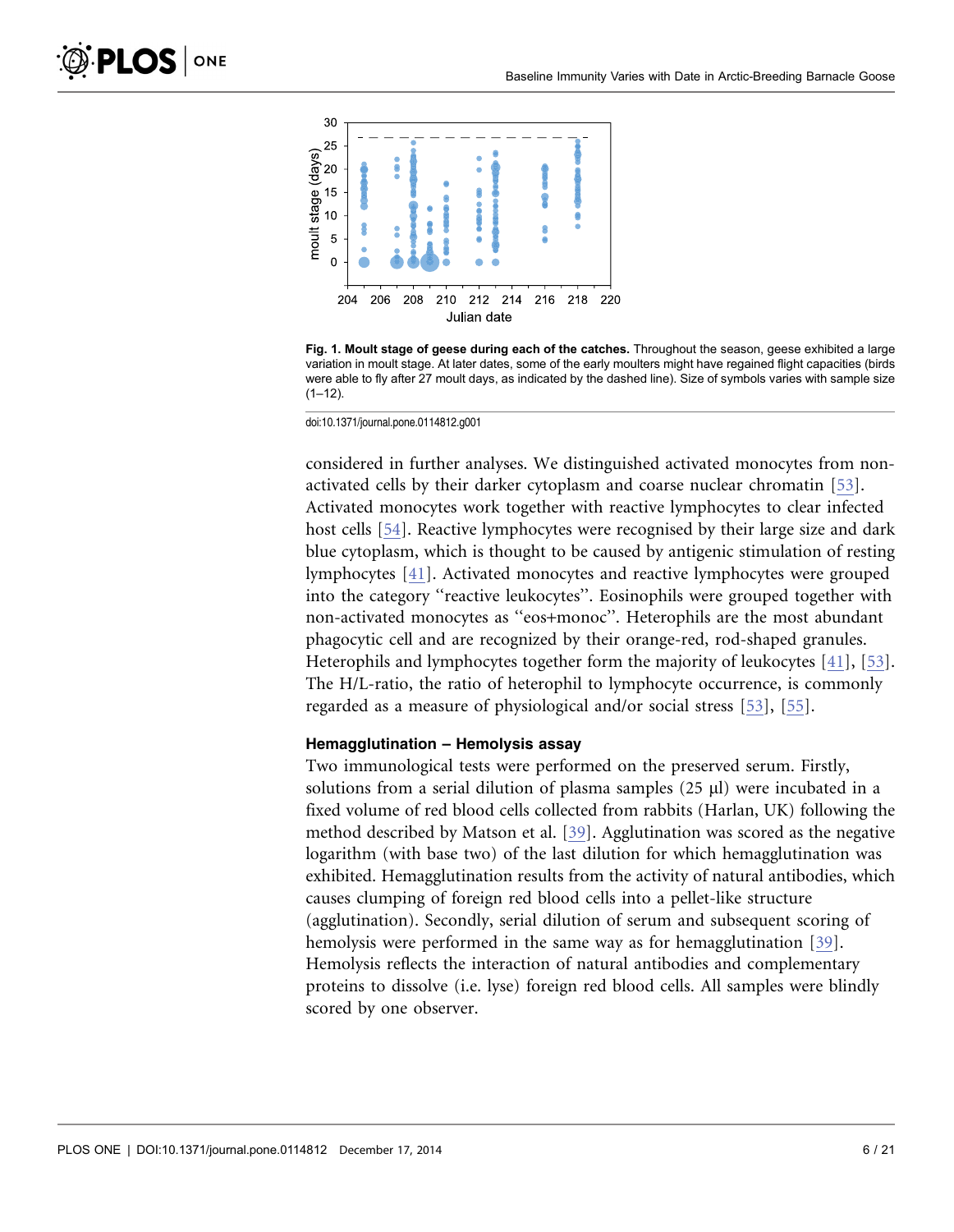### Progress of moult

Moult stage was estimated by dividing the length of the  $9<sup>th</sup>$  primary by their daily growth rate. Growth rates for the Svalbard population were 7.3 mm/day for males and 7.0 mm/day for females [\[56\]](#page-19-0) (males are somewhat larger than females). Growth rates were presumed to be similar in the temperate population [\[46\]](#page-18-0). Date of initiation of moult was calculated as date of catching minus the progress of moult.

### **Statistics**

Whenever possible, immune measures were transformed to achieve normal distributions. Proportions were arcsine-transformed, and relative densities of leukocytes and H/L- ratios were log-transformed (base 10). Distributions of the transformed values were checked visually by Q–Q plots and were found to be reasonably close to normality (Shapiro–Wilk's statistic $> 0.96$ ). Only the proportions of reactive leukocytes were not successfully transformed due to an overrepresentation of zero values (see below). Lysis and agglutination scores were composed of discrete values, which are best described by a Poisson distribution.

To explore the variation in the immune measures, the metrics were analysed with the following independent variables: year (2007 – as reference factor – or 2008) and sex (female – as a reference factor – or male) as fixed factors; Julian date, moult stage (number of days), initiation of moult (date) and order of handling as covariates. To account for non-linear trends in time, a quadratic term of Julian date was also included as an independent variables. A set of candidate models was defined containing all possible combinations of main terms explored. As the three date measures were confounded (see above), models contained no more than two of these measures (Julian date or Julian date squared, and moult stage).

Depending on the distribution of the dependent variable, relationships were analysed by linear regression (arcsine-transformed proportions, log values of leukocyte densities and H/L-ratio; lm in R), generalised linear models with a Poisson-link (lysis and agglutination; glm in R), or generalised linear models that account for distributions with excess zeros (proportions of reactive leukocytes; zeroinfl in the package pscl in R), with a Poisson distribution for the counts and a logit-link for the excess zeros [\[57\]](#page-19-0). For this last analysis, proportions were expressed as percentages rounded to the nearest integer.

Model selection was based on the Akaike Information Criterion corrected for finite sample sizes (AICc), as executed by the function aictab (package AICcmodavg). Selected models were those that had the lowest AICc in the candidate set. The significance of each term in the top-rated models was tested by ANOVA (comparing the models with and without the term), and terms were dropped from the final model when not significant. The relative importance of the independent variables was further assessed by calculating a cumulative AICc weight for each variable by summing the weights from all models in the candidate set that contained the variable of interest [\[58\]](#page-19-0). Descriptive statistics and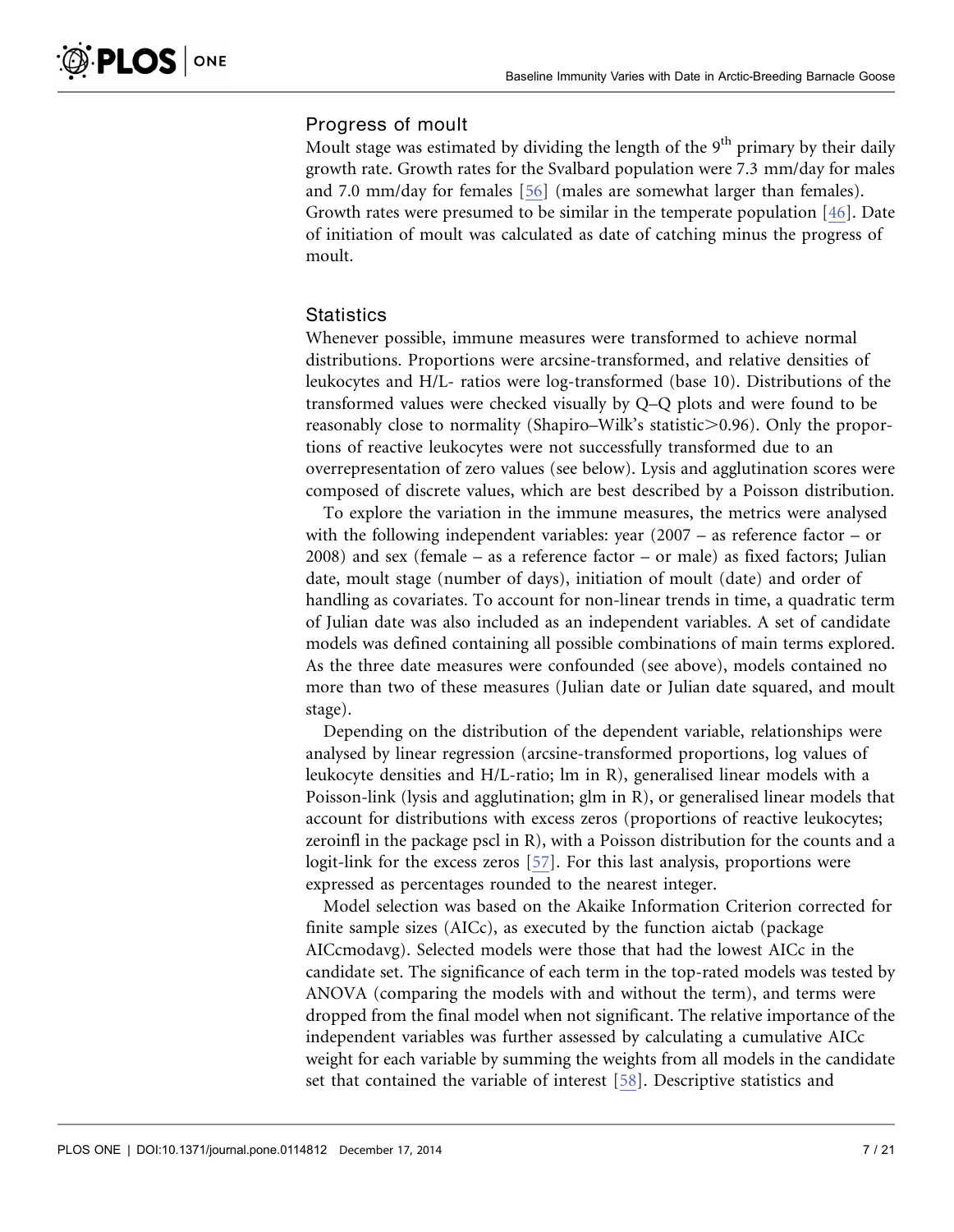correlation matrices of dependent and independent variables are given in the Supporting Information [\(S1 Table,](#page-15-0) [S2 Table](#page-15-0), [S1 Figure](#page-15-0)).

### Arctic compared to lower latitudes

Barnacle geese at temperate grounds breed and moult earlier in the season than geese at Arctic grounds [\[46\]](#page-18-0), [\[56\]](#page-19-0). Although the birds were sampled when at similar moult stages (P9 mean  $\pm$  SD; Arctic: 82.0 mm $\pm$ 51.2; temperate: 82.9 mm  $+43.2$ ; t<sub>326</sub> $=-0.15$ , p=0.88), the average sampling date differed by 23 days. To compare immune measures obtained from the two populations, a common time scale was created based on time from average initiation of moult. Mean initiation of moult for the temperate population was estimated at 176 Julian date (25 June) and 199 Julian date (18 July) for the Arctic population. Corresponding sampling occasions in both populations were day 10–14 after average initiation of moult (Julian date 186–189 and 209–212 for temperate and Arctic, respectively).

As the temperate population was sampled within a restricted period of time, testing for date effects within this population was not possible. Therefore, analysis of the difference between populations followed a similar model structure as described for the Arctic population alone but without date parameters (Julian date). Modelling started with the final model generated for the Arctic population with population (Arctic or temperate) included as a fixed factor. Non-significant terms (as derived from ANOVAs comparing models with and without the term) were omitted from the models. Analyses were performed using the statistical program R version 3.0.2 [\[59\].](#page-19-0)

### Ethics statement

This study involved sampling and handling of the non-endangered protected species Branta leucopsis, which has an IUCN classification of least concern. The full sampling protocol was approved by Animal Welfare Officers: under licence DEC 4772A (Institutional Animal Care and Use Committee) from the University of Groningen and by Ontheffing Flora- en Faunawet (FF/75A/2007/032) in the Netherlands; and under licence FOTS 2767 (Forsøksdyrutvalget, Norwegian Animal Research Authority), by the Norwegian Food Safety Authority and by the Governor of Svalbard in Norway. Permits for catching and ringing geese in Svalbard were issued by The Norwegian Directorate for Nature Management (Terje Bø) and Ringmerkingssentralen, Stavanger Museum (Alf Tore Mjøs). Land access in the Netherlands  $(51°40'N, 4°14'E)$  was approved by Evert Dolman, Staatsbosbeheer, and in Norway (77°50'N, 13°45'E) by Ian Gjertz and Tor Punsvik, both at the Office of the Governor of Svalbard.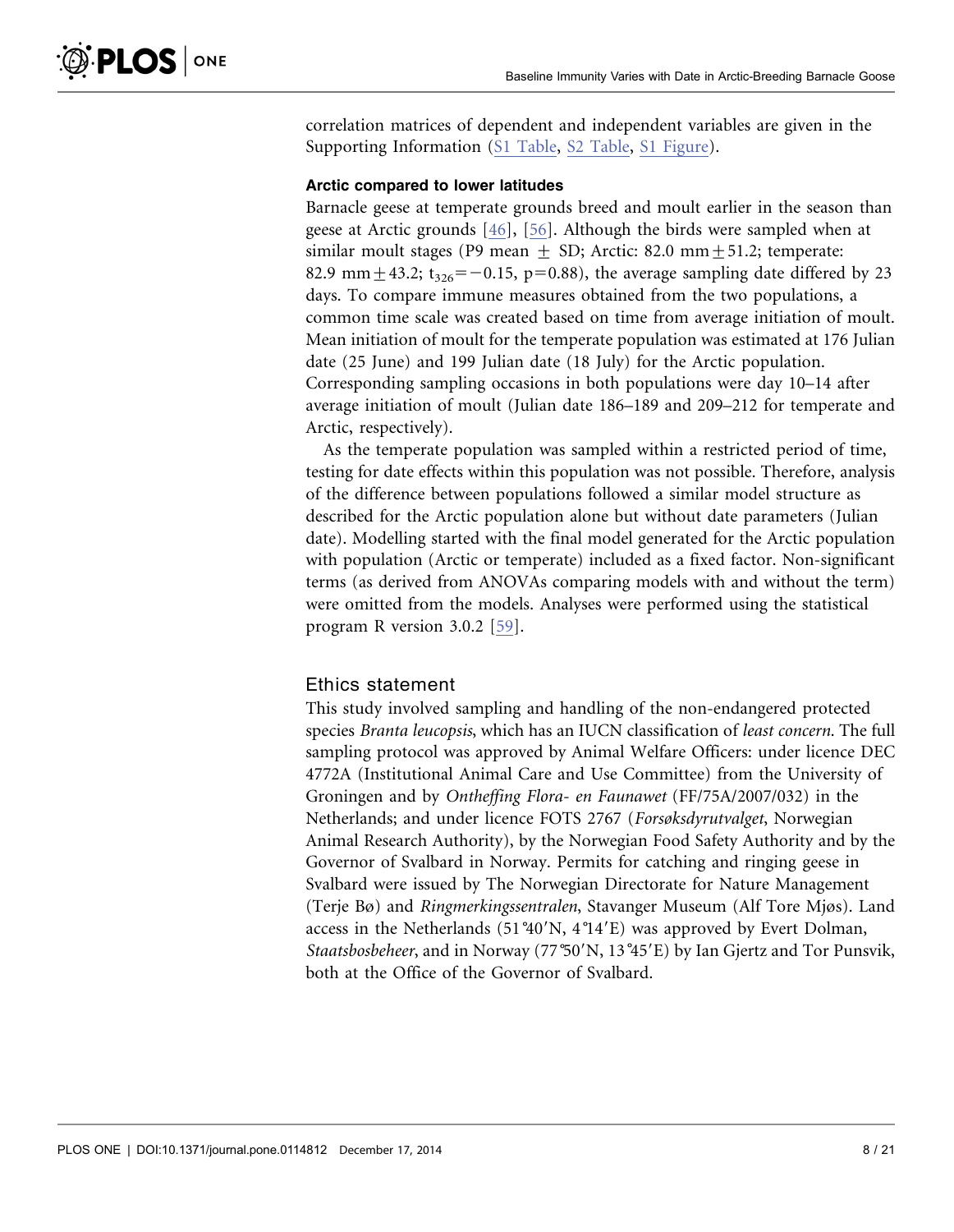### **Results**

### Temporal variation

In the Arctic, immune activities during the moulting period were closely associated with time parameters. Based on the top-ranking models, variation was associated with Julian date in seven of the eight immune measures and with moult stage in one immune measure (proportion of eos+monoc; [Table 1](#page-9-0)). Agglutination was the only measure exhibiting no (significant) association with a date parameter at all. Considering all models within 2 AIC-units of the top-ranking model ([S3 Table\)](#page-15-0) gave support for moult stage as an explanatory variable in another three measures (density leukocytes, proportions of heterophils and reactive leukocytes). The support for Julian date and moult stage as determinants of time variation was confirmed when considering the cumulative AIC weights of the independent variables in the complete sets of candidate models ([Table 2\)](#page-10-0). The explanatory power of Julian date (and its squared value) exceeded that of moult stage by a factor of 2–4 (the ratio of cumulative AICc weights of Julian date and moult stage in [Table 2](#page-10-0)). The exception was the proportions of eos+monoc, which were more likely to be affected by moult stage than by Julian date.

Parameter estimates indicated that the temporal variation was different among some of the immune measures [\(Table 1](#page-9-0), [Fig. 2A–G](#page-11-0)). The proportion of reactive leukocytes and lytic activity showed a convex polynomial relationship with highest values halfway through the study period [\(Fig. 2F, G\)](#page-11-0). Density of leukocytes and proportion of eos+monoc showed a concave polynomial relationship with lowest values halfway through the study period [\(Fig. 2A, E](#page-11-0)). Proportion of lymphocytes decreased with date ([Fig. 2B\)](#page-11-0), whereas proportion of heterophils and H/L-ratio increased with date [\(Fig. 2C, D\)](#page-11-0).

### Variation between sexes

Differences in immune activity between the sexes were found in total leukocyte density, and in the closely correlated proportion of lymphocytes, proportion of heterophils and the H/L-ratio ([Table 1\)](#page-9-0). Females displayed more leukocytes and lymphocytes than males, whereas males had higher proportions of heterophils and higher H/L-ratios [\(Fig. 2A–D](#page-11-0)). None of the interaction terms between sex and date were significant  $(P>0.05)$ , indicating that the changes over time were similar for males and females.

### Variation between years

Several immune parameters varied with year [\(Table 1\)](#page-9-0). Density of leucocytes and proportion of reactive leucocytes were higher in 2007, while proportion of eos+monoc and lytic activity were higher in 2008.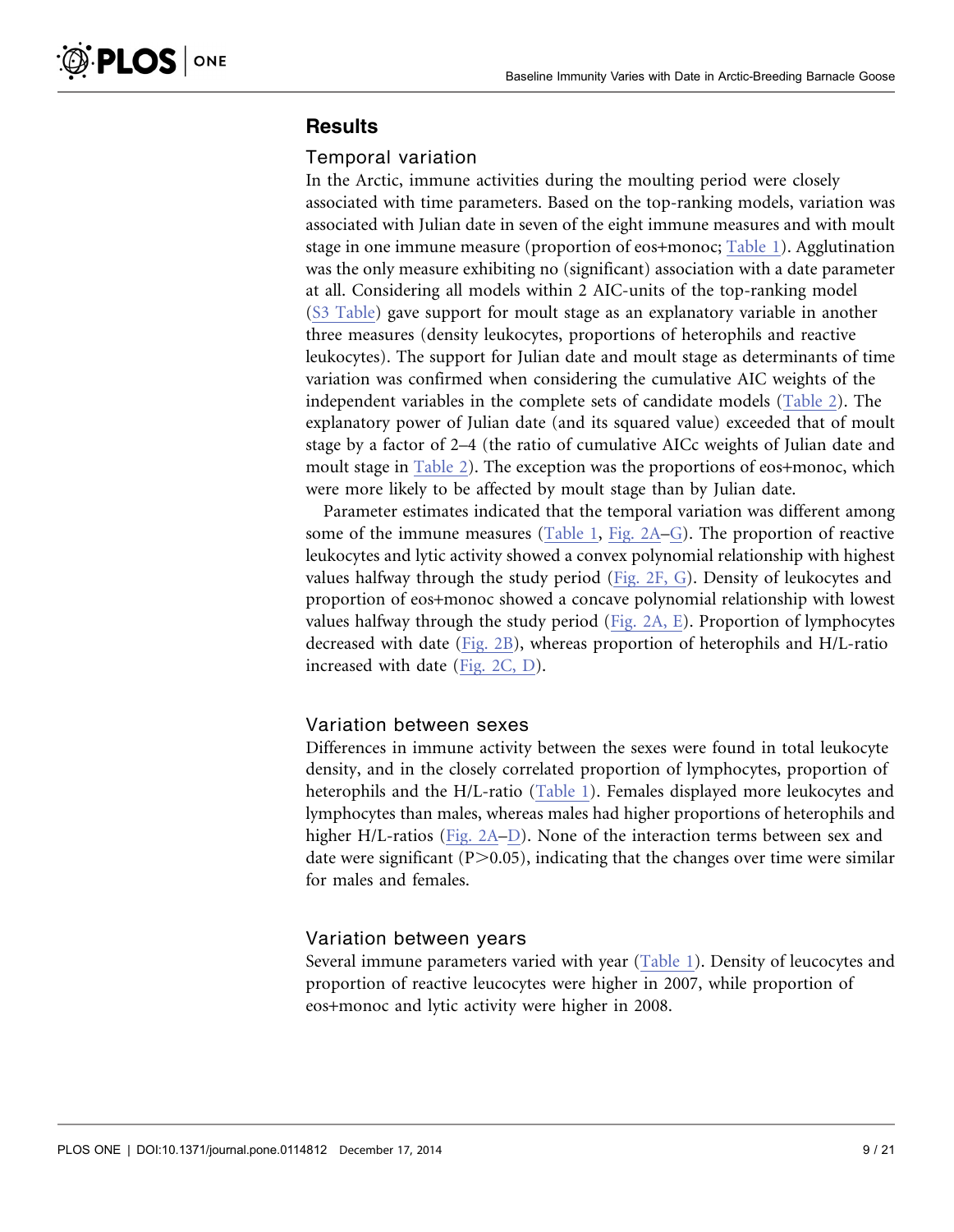<span id="page-9-0"></span>

#### Table 1. Parameter estimates based on top-ranking models.

| Immune measure                     | Independent variable | <b>Mean</b>       | <b>SE</b> | <b>Test statistic</b> | P       |
|------------------------------------|----------------------|-------------------|-----------|-----------------------|---------|
| Density leukocytes (n/1000 rbc)    |                      |                   |           |                       |         |
|                                    | Intercept            | 126.13            | 47.64     | 2.65                  | < 0.01  |
|                                    | Date                 | $-1.185$          | 0.453     | $-2.62$               | < 0.01  |
|                                    | Date $^2$ 2          | 0.003             | 0.001     | 2.61                  | < 0.01  |
|                                    | Year                 | $-0.093$          | 0.027     | $-3.43$               | < 0.001 |
|                                    | Sex                  | 0.024<br>$-0.058$ |           | $-2.43$               | $<0.02$ |
| Lymphocytes (proportion)           |                      |                   |           |                       |         |
|                                    | Intercept            | 5.35              | 1.22      | 4.35                  | < 0.001 |
|                                    | Date                 | $-0.020$          | 0.006     | $-3.39$               | < 0.001 |
|                                    | Sex                  | $-0.106$          | 0.039     | $-2.69$               | < 0.01  |
|                                    | Order of sampling    | $-0.005$          | 0.001     | $-4.40$               | < 0.001 |
| Heterophils (proportion)           |                      |                   |           |                       |         |
|                                    | Intercept            | $-3.13$           | 1.24      | $-2.52$               | < 0.05  |
|                                    | Date                 | 0.024             | 0.006     | 4.02                  | < 0.001 |
|                                    | Sex                  | $-0.106$          | 0.040     | $-2.68$               | < 0.01  |
|                                    | Order of sampling    | 0.005             | 0.001     | 5.08                  | < 0.001 |
| H/L-ratio                          |                      |                   |           |                       |         |
|                                    | Intercept            | $-4.25$           | 1.41      | $-3.01$               | < 0.005 |
|                                    | Date                 | 0.022             | 0.007     | 3.23                  | < 0.001 |
|                                    | Sex                  | 0.112             | 0.045     | 2.50                  | < 0.05  |
|                                    | Order of sampling    | 0.005             | 0.001     | 4.41                  | < 0.001 |
| Eosinophils+monocytes (proportion) |                      |                   |           |                       |         |
|                                    | Intercept            | 84.73<br>42.66    |           | 1.99                  | < 0.05  |
|                                    | Date                 | $-0.800$          | 0.404     | $-1.97$               | 0.05    |
|                                    | Date $^{\wedge}2$    | 0.002             | 0.001     | 1.96                  | 0.05    |
|                                    | Moult stage          | $-0.006$          | 0.002     | $-3.88$               | < 0.001 |
|                                    | Year                 | 0.062             | 0.026     | 2.43                  | < 0.05  |
| Reactive leukocytes (proportion)   |                      |                   |           |                       |         |
|                                    | Intercept            | $-1473.0$         | 507.6     | $-2.90$               | < 0.005 |
|                                    | Date                 | 13.870            | 4.801     | 2.89                  | < 0.005 |
|                                    | Date $^{\wedge}2$    | $-0.033$          | 0.011     | $-2.88$               | < 0.005 |
|                                    | Year                 | $-1.336$          | 0.243     | $-5.50$               | < 0.001 |
| Lysis (titre)                      |                      |                   |           |                       |         |
|                                    | Intercept            | $-518.4$          | 150.1     | $-3.45$               | < 0.001 |
|                                    | Date                 | 4.905             | 1.420     | 3.45                  | < 0.001 |
|                                    | Date $^2$ 2          | $-0.012$          | 0.003     | $-3.45$               | < 0.001 |
|                                    | Year                 | 0.652             | 0.114     | 5.71                  | < 0.001 |
| Agglutination (titre)              |                      |                   |           |                       |         |
|                                    | Intercept            | 1.74              | 0.05      | 39.29                 | < 0.001 |

Parameter estimates for each of the immune measures, based on top-ranking models (as listed in [S3 Table](#page-15-0)). Individual parameters that were not significant in the top-ranking models were omitted. Immune measures were transformed before analyses. The test statistic is the t-value or the z-score (for reactive leukocytes, lysis and agglutination).

doi:10.1371/journal.pone.0114812.t001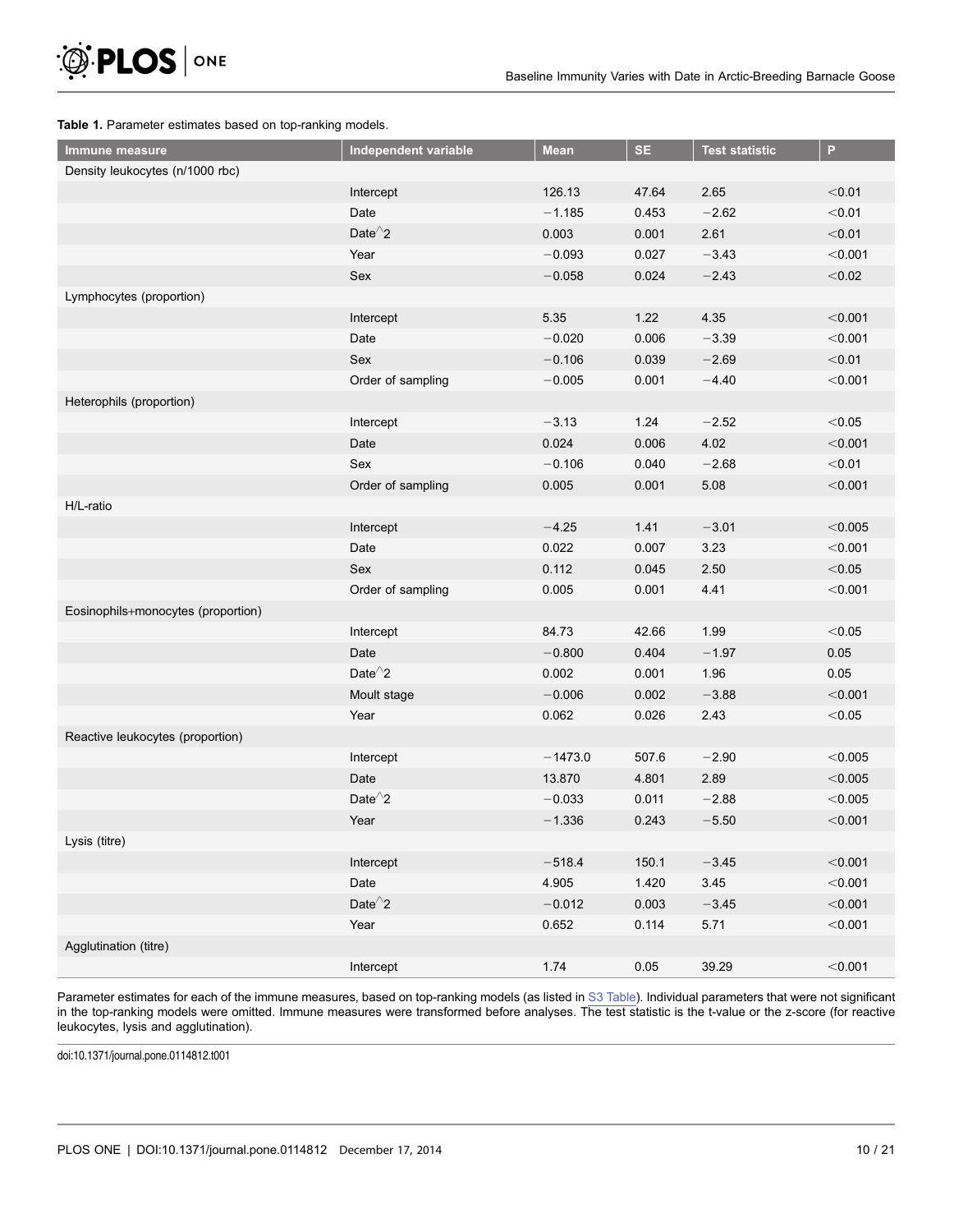| Immune measure                   | Independent variable |                     |                    |      |            |                          |  |
|----------------------------------|----------------------|---------------------|--------------------|------|------------|--------------------------|--|
|                                  | <b>Julian date</b>   | Julian date squared | <b>Moult stage</b> | Year | <b>Sex</b> | <b>Order of sampling</b> |  |
| Log density leukocytes           | 0.83                 | 0.77                | 0.25               | 0.92 | 0.88       | 0.53                     |  |
| Lymphocytes (proportion)         | 0.98                 | 0.31                | 0.26               | 0.27 | 0.93       | 0.98                     |  |
| Heterophils (proportion)         | 0.97                 | 0.25                | 0.34               | 0.27 | 0.92       | 0.97                     |  |
| Log H/L-ratio                    | 0.98                 | 0.31                | 0.25               | 0.27 | 0.87       | 0.99                     |  |
| Eos+monoc (proportion)           | 0.62                 | 0.44                | 0.96               | 0.93 | 0.36       | 0.45                     |  |
| Reactive leukocytes (proportion) | 0.99                 | 0.98                | 0.51               | 0.99 | 0.24       | 0.41                     |  |
| Lysis (titre)                    | 0.97                 | 0.97                | 0.25               | 0.97 | 0.36       | 0.25                     |  |
| Agglutination (titre)            | 0.65                 | 0.37                | 0.34               | 0.50 | 0.29       | 0.50                     |  |

#### <span id="page-10-0"></span>Table 2. Cumulative AIC values of each independent variable.

Cumulative AICc values of each independent variable based on its contribution to the AICc values of the candidate model set. Values are based on the contribution of the independent variable to the AICc of the candidate model set. Full support would be indicated by 1.00.

doi:10.1371/journal.pone.0114812.t002

### Variation by order of sampling

Proportions of lymphocytes and heterophils, and the H/L-ratio were associated with order of sampling. Proportion of lymphocytes was negatively related to the order of sampling, and the two other measures were positively related.

### Comparison with lower latitude

Compared to the Arctic population, the temperate population had higher density of leukocytes, proportion eos+monoc, proportion of reactive leukocytes and lytic activity ([Table 3;](#page-12-0) also [Fig. 2](#page-11-0)). Other measures did not differ between the two populations.

### **Discussion**

We found that immune activity during moult in Arctic migratory geese was strongly associated with calendar date, whereas moult stage was less influential. Moreover, immune activities were generally lower in the Arctic study population than in temperate areas, where both disease pressure and food abundance is predicted to be higher. Our observations support the hypothesis that changes in immune activities are strongly determined by external factors, rather than by internal factors alone. Effects of environmental factors, such as disease pressure and food availability, which have been shown to be important in other studies [\[7\]](#page-17-0), [\[9\]](#page-17-0), [\[18\],](#page-17-0) [\[37\],](#page-18-0) [\[60\],](#page-19-0) could provide a plausible explanation for our findings, regarding variation in immune activities over both time and space.

### External factors

### Effects of disease pressure

Risks of disease transmission and parasitic infections increase with animal density [\[61–67\];](#page-19-0) therefore, it was expected that the heavily-grazed goose moulting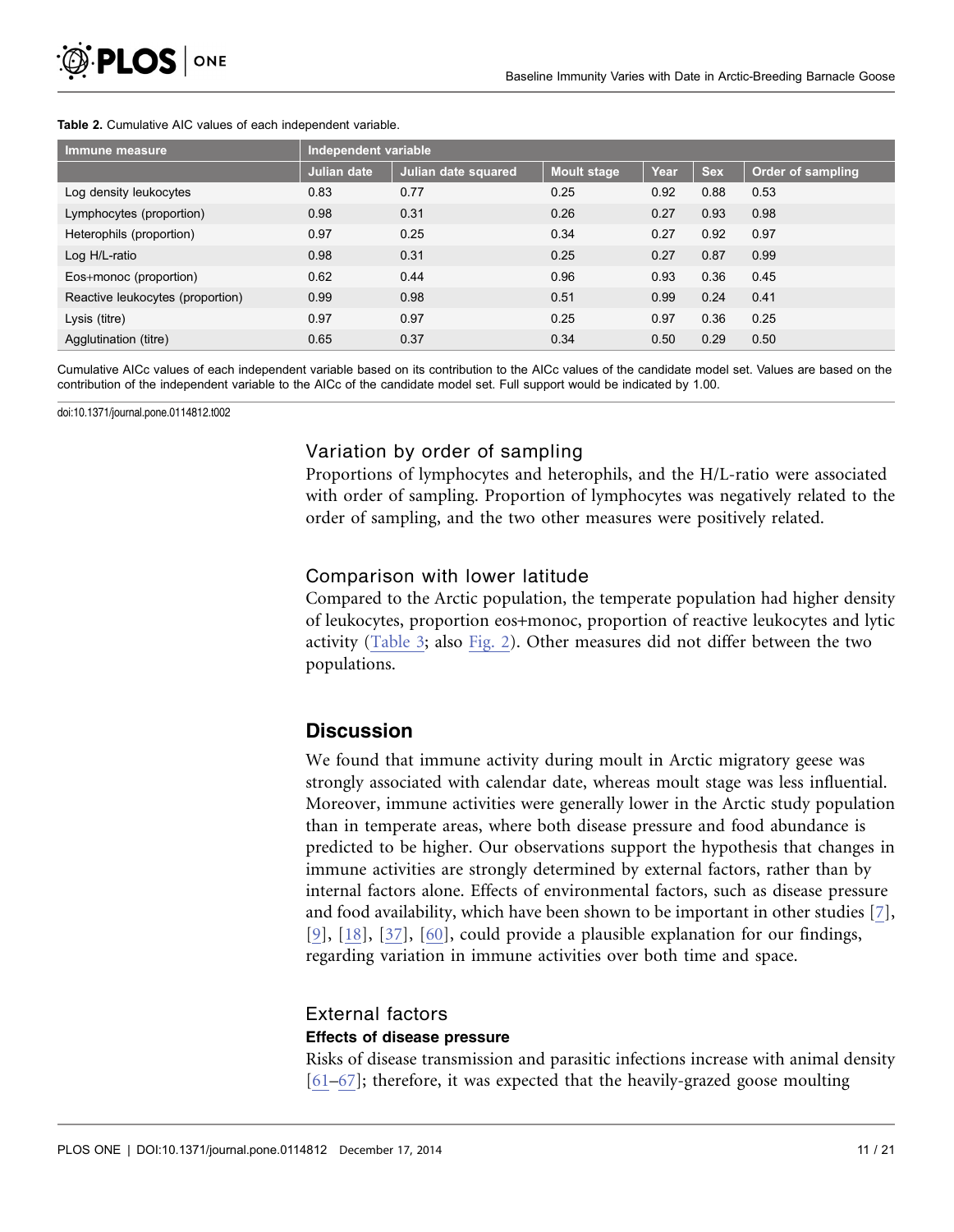<span id="page-11-0"></span>

Fig. 2. Measures of baseline immune activity (means  $\pm$  SE) over time. Immune activity over the moulting season presented for each immune measure: (A) leukocyte density, (B) proportion lymphocytes, (C) proportion heterophils, (D) the H/L-ratio, (E) proportion eosinophils + monocytes (eos+monoc), (F)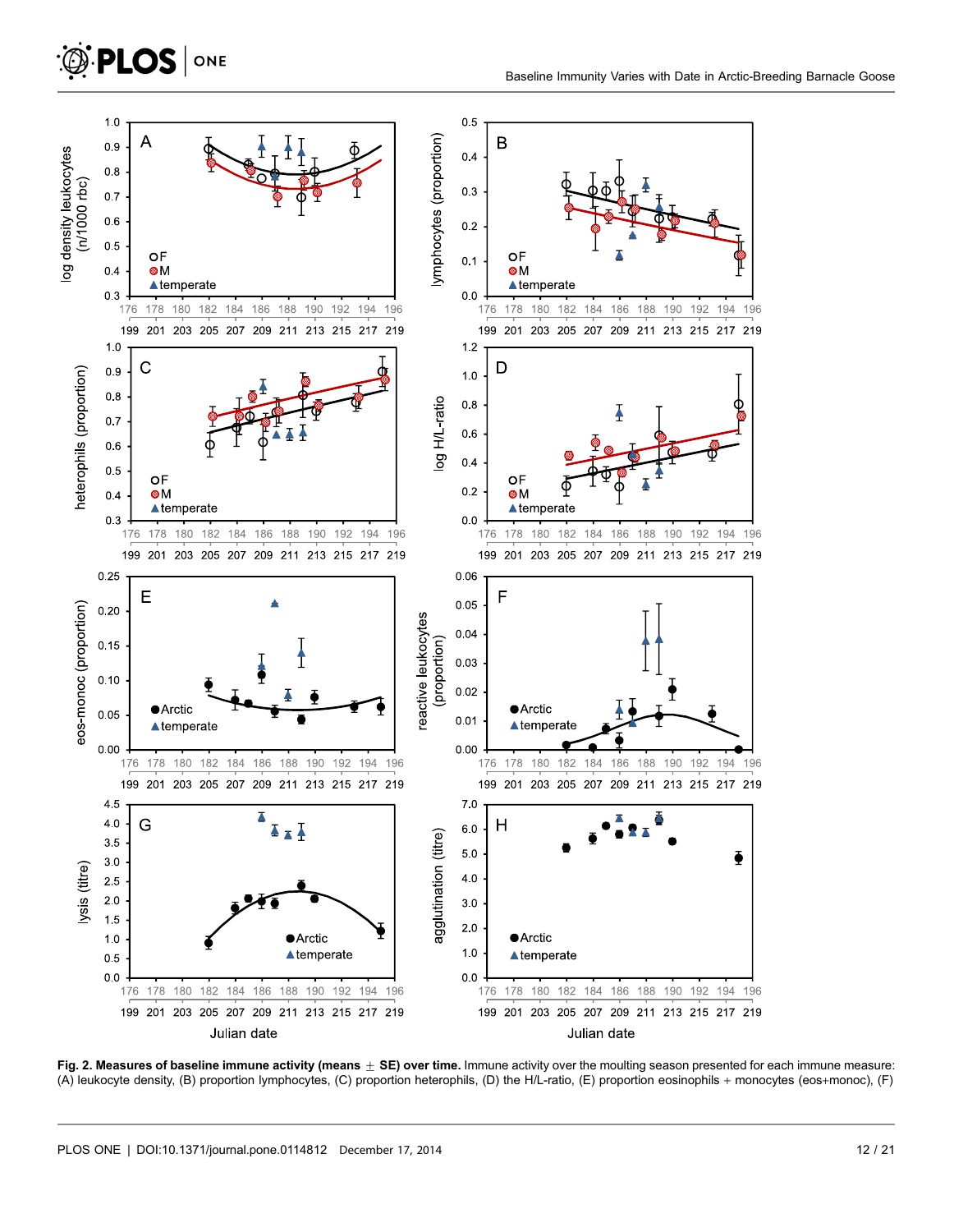<span id="page-12-0"></span>

proportion reactive leukocytes, (G) lysis and (H) agglutination. The two x-axes show Julian dates (JD) from the average initiation of wing moult per population: the temperate population started at 176 JD (grey scale) and the Arctic population started at 199 JD (black). Males and females are displayed separately when sexes differed significantly [\(Table 2](#page-10-0)), otherwise means are for all birds. Trend-lines are based on the models in [Table 2](#page-10-0) (after backtransformation). The four catches in the temperate area (triangles) are too close in time to show seasonal effects.

doi:10.1371/journal.pone.0114812.g002

grounds [\[25\],](#page-17-0) [\[68\], \[69\]](#page-19-0) would be increasingly infested by parasites and pathogens. Indeed, the proportion of heterophils increased over time [\(Fig. 2C\)](#page-11-0). Heterophils defend against extracellular pathogens by phagocytosis, and circulate in the blood ready to migrate to tissue during early stages of inflammation [\[54\]](#page-19-0). Similarly, the density of leukocytes showed an increase after an initial drop, and it seems plausible that the increase was a response to an increasing disease pressure. This interpretation is supported by Buehler et al. [\[16\]](#page-17-0) who showed increased levels of leukocytes at stop-over sites where infection risk is likely to be elevated.

The increase of the H/L-ratio, indicating growing stress, may likewise have been caused by an increased disease pressure. The trend may have been exacerbated by stress directly or indirectly associated with moulting (inability to fly, increased vulnerability to predation) [\[66\]](#page-19-0).

### Effects of food availability

Typically, food availability on goose moulting grounds is highest halfway through the moulting season just before the most attractive foraging areas become depleted [\[25\],](#page-17-0) [\[69\].](#page-19-0) Changes in density of leukocytes and lytic activity showed a striking similarity with the shifts in food resources with turning points of the trends occurring at similar dates (end of July). A possible causal link is supported by a study showing a close relationship between foraging rates and immune activities in young serins (Serinus serinus) [\[70\]](#page-19-0). Our observations suggest that lysis baseline levels increase as long as food resources allow (possibly to cope with increasing infection pressure) and drop when food is depleted. Density of

| Immune measure                   | <b>Arctic</b> |           |    | Temperate   |           | Test statistic | P-value | Other terms in model |                           |
|----------------------------------|---------------|-----------|----|-------------|-----------|----------------|---------|----------------------|---------------------------|
|                                  | <b>Mean</b>   | <b>SE</b> | N  | <b>Mean</b> | <b>SE</b> | N              |         |                      |                           |
| Log density leukocytes           | 0.793         | 0.026     | 40 | 0.891       | 0.027     | 70             | 2.36    | 0.02                 | $\overline{\phantom{0}}$  |
| Lymphocytes (proportion)         | 0.250         | 0.019     | 60 | 0.242       | 0.015     | 67             | 0.31    | NS <sup>1</sup>      | Order, order $\times$ pop |
| Heterophils (proportion)         | 0.680         | 0.021     | 60 | 0.646       | 0.016     | 67             | 1.41    | <b>NS</b>            | —                         |
| Log H/L-ratio                    | 0.493         | 0.048     | 60 | 0.488       | 0.043     | 67             | 0.07    | NS <sup>1</sup>      | Order, order $\times$ pop |
| Eos+monoc (proportion)           | 0.069         | 0.007     | 60 | 0.109       | 0.009     | 67             | 4.33    | < 0.0001             | Year, moult stage         |
| Reactive leukocytes (proportion) | 0.009         | 0.002     | 60 | 0.031       | 0.006     | 67             | 5.05    | < 0.0001             | $\qquad \qquad -$         |
| Lysis (titre)                    | 1.980         | 0.141     | 53 | 3.910       | 0.070     | 79             | 5.51    | < 0.0001             |                           |
| Agglutination (titre)            | 6.000         | 0.093     | 53 | 6.080       | 0.090     | 79             | 0.17    | <b>NS</b>            | $\overline{\phantom{m}}$  |

Table 3. Comparing immune measures between Arctic and temperate populations.

Given are mean, standard error (SE), sample size (N) for the Arctic and temperate populations. Data are selected for four dates corresponding in moult stage. Initial models were those listed in [Table 1](#page-9-0), with population (pop) as an additional term. Non-significant terms were omitted. Test statistics given are tvalue for the first five measures and z-value for the last three.  $NS=$  non-significant (P $>$ 0.05). <sup>1</sup>Difference between populations evaluated for an average value of the covariate "order".

doi:10.1371/journal.pone.0114812.t003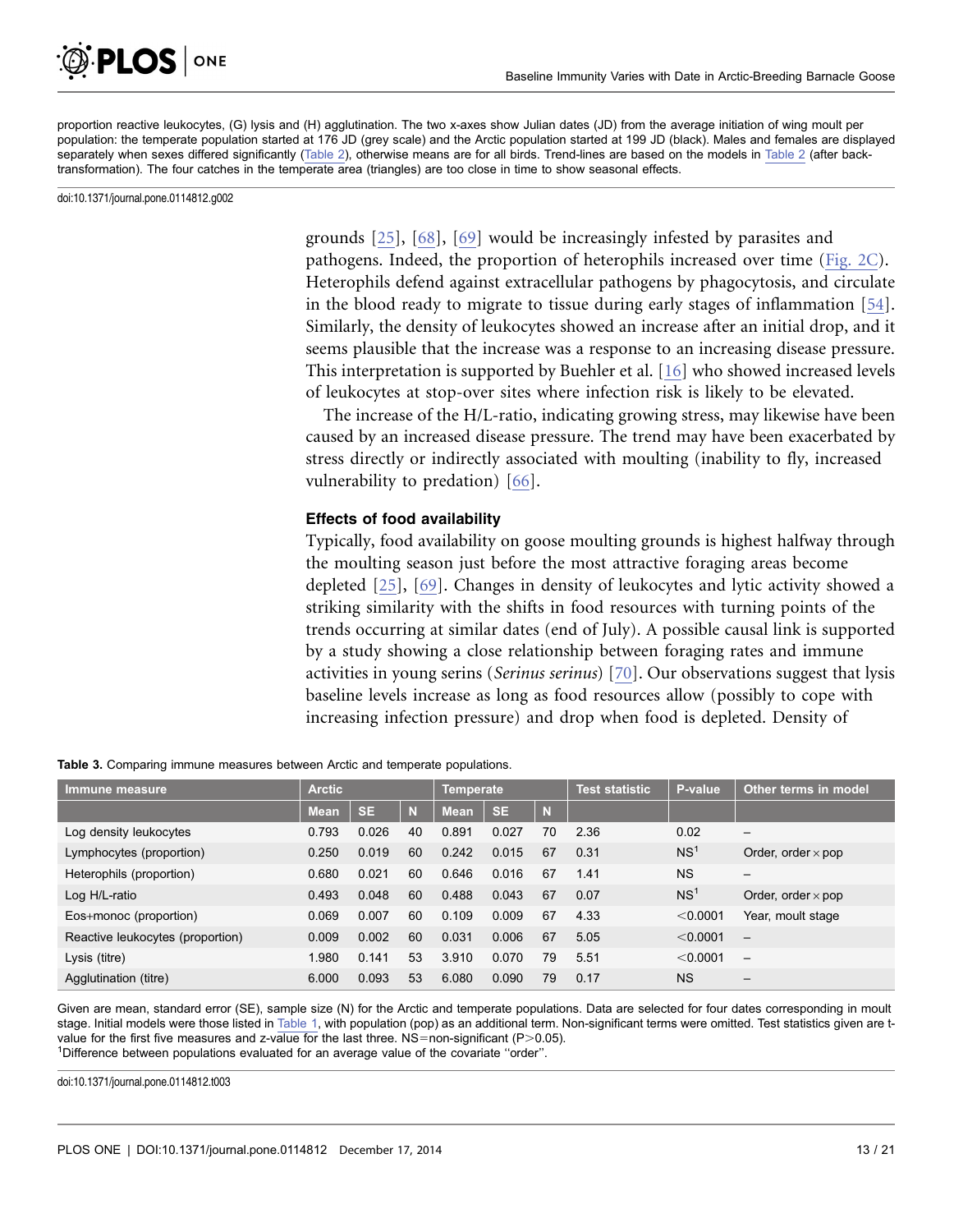leukocytes [\(Fig. 2A\)](#page-11-0) appears complementary to lysis, as it decreased when lysis was increasing, and vice versa. This interpretation is in line with observations by Buehler et al. [\[37\]](#page-18-0) who suggested that heterophils and lysis work together within the same costly ''immune strategy''.

### Effects of habitat

Comparing the temperate population with the Arctic population, we found differences in several of the investigated measures. Before discussing the immunological implications, we need to address several possibly confounding factors.

- (1) During acute stress, such as during catching and subsequent handling, leukocyte profiles in the blood may shift when heterophils move towards the peripheral blood while lymphocytes are redeployed to the lymph system [\[50\]](#page-18-0), [\[71\].](#page-19-0) In the Arctic population, this stress-factor was apparent from the effect of ''order of handling'' on the relative abundance of lymphocytes and heterophils (decreasing and increasing, respectively, with order of handling, [Table 1\)](#page-9-0). In the temperate population, a similar stress effect could not be shown (slopes were  $0.004 \pm SE$  0.003 and  $-0.001 \pm SE$  0.003 for proportions of lymphocytes and heterophils regressed against order of handling, respectively). We cannot exclude, therefore, the possibility that results have been affected by a difference in stress response by the two populations. However, this concerns only proportions of lymphocytes and heterophils and the H/L-ratio, as other measures did not exhibit an order of handling effect [\(Table 1](#page-9-0)).
- (2) Lytic activities of stored blood are affected by the quality of storage ([\[72\]](#page-19-0), but see [\[73\],](#page-19-0) [\[74\]\)](#page-20-0). As equivalent equipment was used at both locations and samples were kept frozen during transport, we feel that any difference in lytic activities between the populations is unlikely to result from differences in sample conservation. Similarly, differential leukocyte counts were not likely affected by transport. Blood smears from both locations were transported in a dry condition to the Netherlands and subsequently stained there.
- (3) The Arctic and temperate study areas differ in various (known or unknown) aspects. As in correlative studies in general, caution is needed when drawing any conclusions. Below we discuss proximate external factors that differ between the studied habitats, and which could have had an effect on immune activity: food availability and disease load.

The observed difference in immune activities between the Arctic and temperate population corresponds to previous studies that suggested that investment in immune defence is habitat-dependent, and well reflected by baseline immune activity [\[7\], \[9\]](#page-17-0), [\[10\], \[16\],](#page-17-0) [\[75\].](#page-20-0) First, foraging conditions vary widely between moulting sites in the high-Arctic and at temperate latitudes; peak plant standing crop (as a measure of goose food availability) in the Arctic is at most half of that found at temperate sites (data for the Netherlands in [\[76\]](#page-20-0), for Svalbard in [\[77\]\)](#page-20-0), whereas food quality is similar [\[25\].](#page-17-0) The more favourable feeding conditions in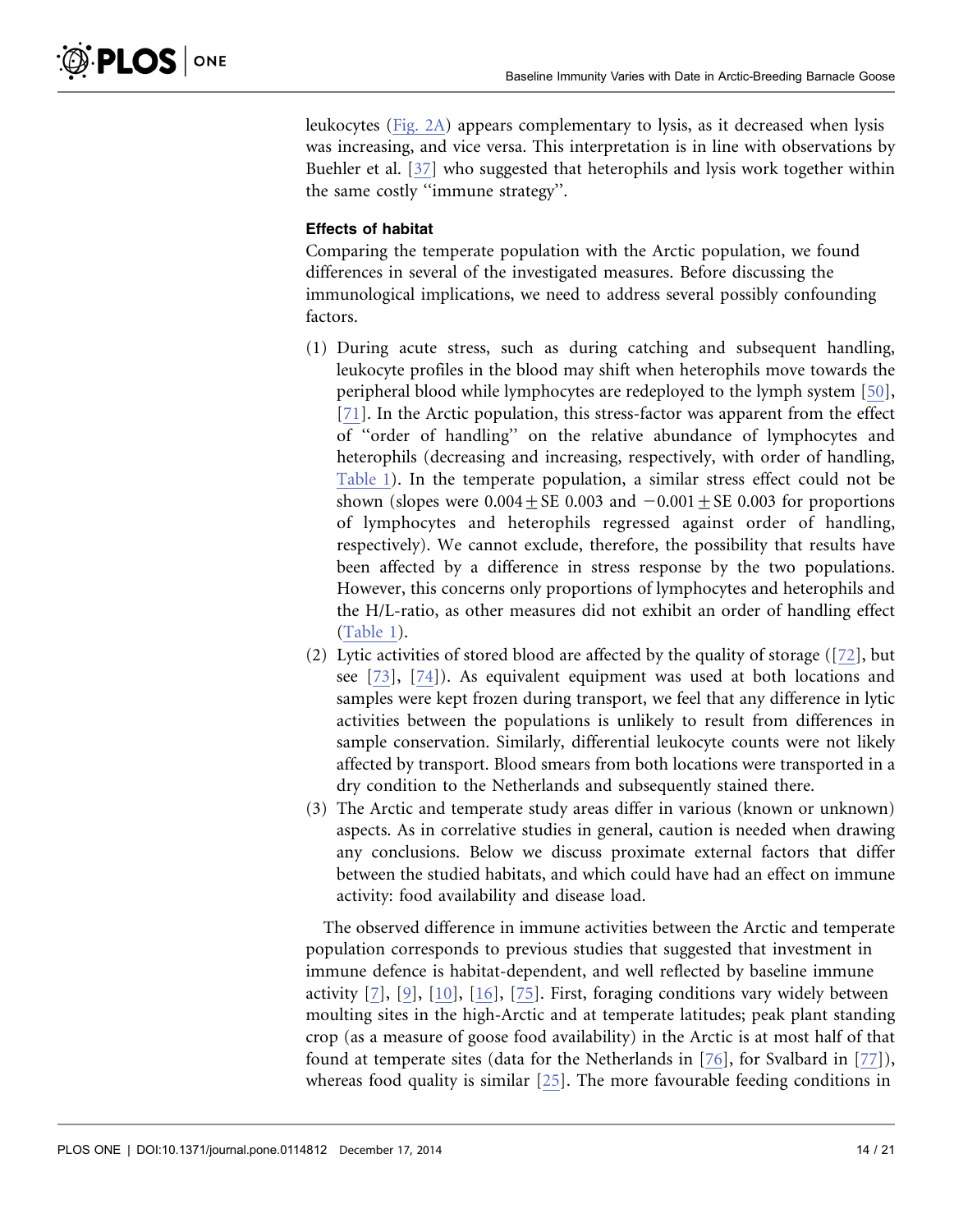the temperate habitat may have enabled the geese to invest more in immune activities [\[70\]](#page-19-0). Measures that we supposed to be affected by food conditions in the Arctic (see above) showed elevated values in the temperate area. Thus, factors important in shaping trends in baseline immunity within one area seem also

effective in explaining differences between areas.

Another reason for the differences between the populations may be higher disease pressure, including the likelihood of parasitic infestations, in the temperate than in the Arctic population. The prolonged habitat use in the Netherlands allows parasites with environmental transmission mode, i.e. many helminths, ectoparasites and microbial pathogens with faecal-oral transmission, to locally accumulate as birds stay in the same habitat for the entire year. This leads to not only a higher parasite load but can result in evolution of more virulent and pathogenic strains (reviewed in [\[78\]\)](#page-20-0). The overall higher levels of immune activity, especially proportion eos+monoc and proportion reactive leukocytes, could reflect higher exposure to parasites in the temperate population.

Horrocks et al. [\[10\]](#page-17-0) showed that in habitats where disease risk and humidity are low, lysis and agglutination titres are low as well. Our results confirm lower lysis titres in habitats where we expect a lower disease risk, though agglutination did not differ. This lack of difference in agglutination titres in our study is consistent with the results of Buehler et al. [\[16\]](#page-17-0), [\[37\]](#page-18-0), [\[79\].](#page-20-0) While lysis reflects the lysing of foreign blood cells as a result of complement action, hemagglutination indicates the action of natural antibodies [\[39\]](#page-18-0). Natural antibodies are related to adaptive immunity but differ from specific antibodies in their wide specificity and in that they are present without previous stimuli [\[66\]](#page-19-0). As adaptive defence is suggested to be cheaper in maintenance than innate defences (reviewed in [\[80\]](#page-20-0)), this could be a reason why natural antibody titres are still reasonably high in the Arctic population.

## Internal factors

### Moult

The proportion of eos+monoc was the only immune measure that exhibited a significant association with moult stage. The negative relationship (highest levels during early moult) could be due to the open, easily infected wound caused by the new, emerging feathers [\[43\],](#page-18-0) which require increased levels of phagocytes for healing [\[81\]](#page-20-0). Surprisingly, there was only little support for the hypothesis that proportions of reactive leukocytes were influenced by moult stage ([S3 Table\)](#page-15-0). These cells could play a role to suppress dermal inflammation resulting from breaking of feather follicles but external (date) effects apparently obscured any moult-related activity.

### Reproductive investment

Initiation of moult can be used as an indication of breeding history, as nonbreeding and early-failed birds initiate moult earlier than breeding birds [\[56\]](#page-19-0). However, we did not have an independent measure of timing as we calculated initiation of moult from date and moult stage. Preliminary analyses (by testing

**PLOS** ONE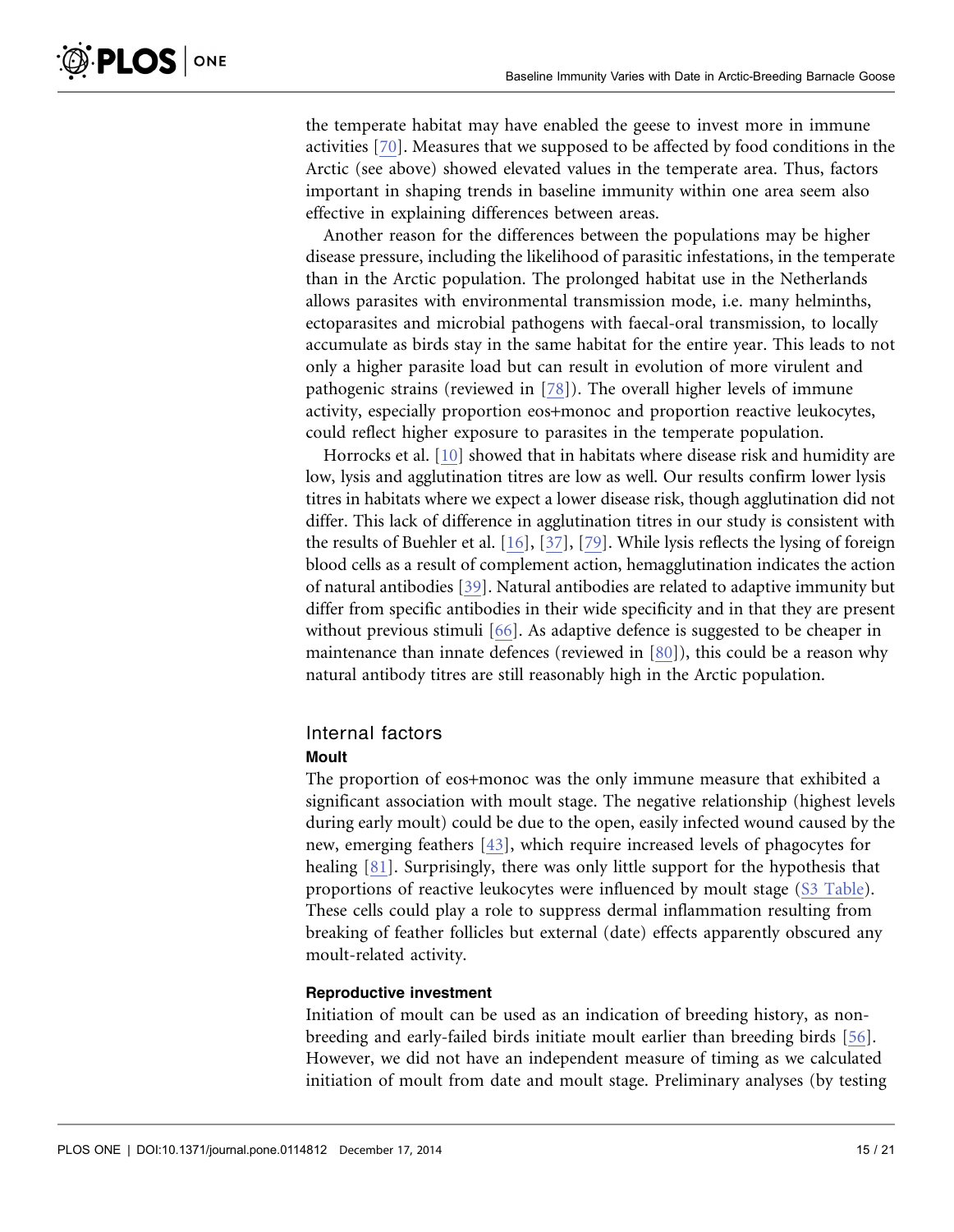<span id="page-15-0"></span>effects of each time factor separately) indicated that moult initiation date did not perform better as an independent variable for variation in any of the immune measures than date or moult stage. Therefore, we found no evidence to suggest that previous breeding history affected immune activities as established for various bird species [\[82–85\]](#page-20-0). However, we found differences in immune measures between the sexes. Males had lower proportions of lymphocytes, higher proportions of heterophils, and consequently higher H/L-ratios but lower leukocyte densities. This indicates that males suffered higher stress-levels [\[49\],](#page-18-0) [\[55\]](#page-19-0) than females. This is possibly explained by their more vigilant behaviour [\[25\].](#page-17-0) Moreover, males spend less time feeding than females, which may result in less energy available to invest in immune functions.

### **Conclusions**

This is the first immune-ecological study on a wild Arctic population using multiple sampling occasions during a single life-history stage, the moult stage. We report variation in multiple indices of baseline immune activity over the moulting period, which was mainly related to date and, to a smaller degree, stage of moult. Date likely reflects changes in environmental factors, including disease pressure and food availability. The observed lower immune activity in the Arctic population of Barnacle geese compared to the temperate breeding population suggested that lower baseline levels are associated with lower disease risk. An intriguing next step would be a comparative study within the Arctic to further investigate the effect of variation in environmental factors, due to latitude and/or human impact, on immune activity during moult.

### Supporting Information

S1 Figure. Boxplots of each immune measure in the Arctic population. Boxes represent data between the  $25<sup>th</sup>$  and  $75<sup>th</sup>$  percentiles. Thick bars inside the box indicate the median values. Whiskers indicate the 1.5 interquartile range. Outliers are indicated by circles.

[doi:10.1371/journal.pone.0114812.s001](http://www.plosone.org/article/fetchSingleRepresentation.action?uri=info:doi/10.1371/journal.pone.0114812.s001) (PDF)

S1 Table. Descriptive statistics for dependent and independent variables. Descriptive statistics include sample size (N), mean, standard deviation (SD) for both dependent and independent variables, with additional maximum and minimum ranges for independent variables. Corresponding calendar dates for Julian dates 205 and 218 are 23 July and 5 August, respectively. [doi:10.1371/journal.pone.0114812.s002](http://www.plosone.org/article/fetchSingleRepresentation.action?uri=info:doi/10.1371/journal.pone.0114812.s002) (DOCX)

S2 Table. Correlation matrices based on Pearson correlations. Correlation matrices based on Pearson correlations for dependent and independent variables. Sample sizes of pairwise correlations are given for the dependent variables; sample sizes for independent variables are 338.

[doi:10.1371/journal.pone.0114812.s003](http://www.plosone.org/article/fetchSingleRepresentation.action?uri=info:doi/10.1371/journal.pone.0114812.s003) (DOCX)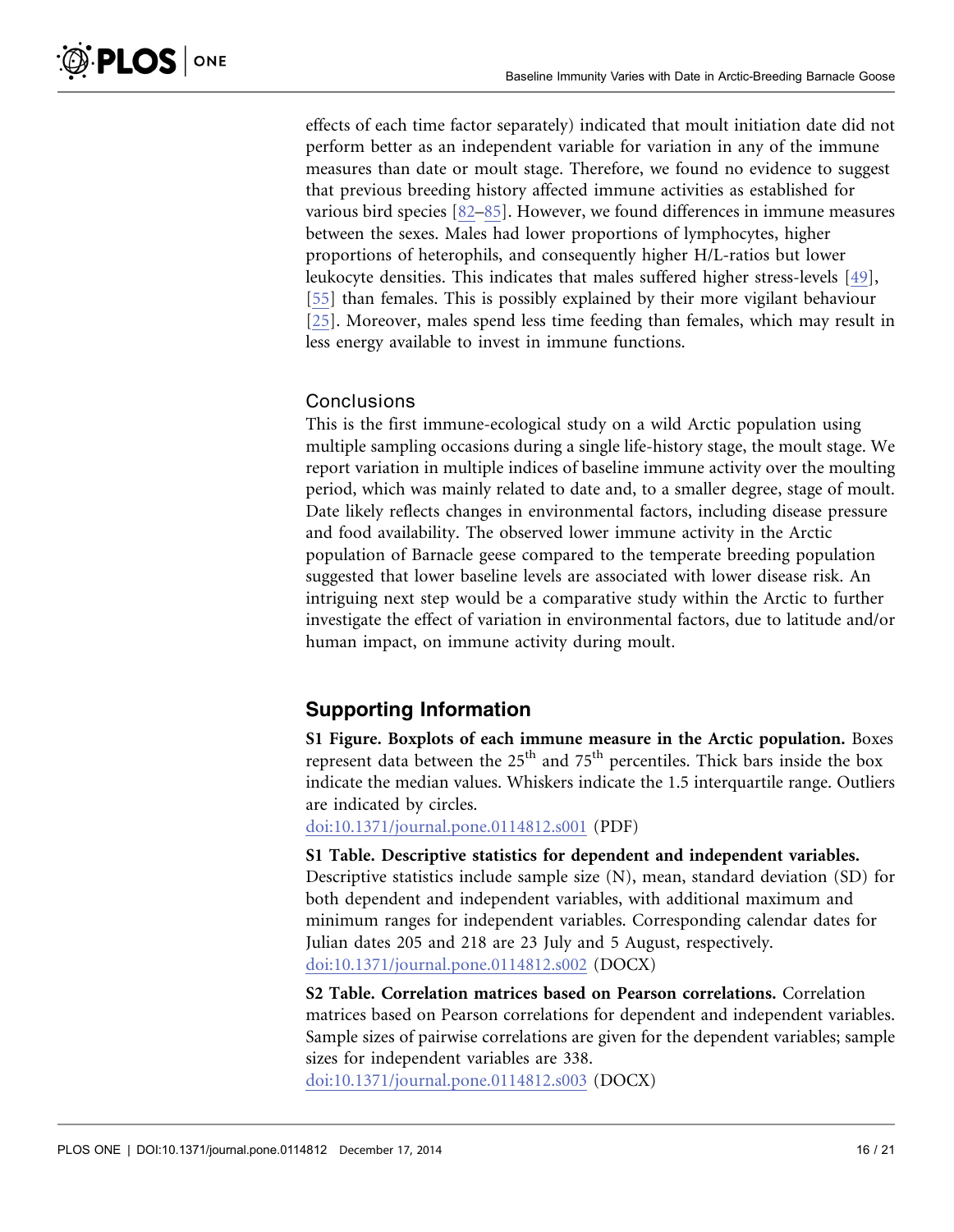<span id="page-16-0"></span>S3 Table. Ranking of candidate models using Akaike Information Criterion (AIC). Candidate models to explore effects of various independent variables on immune measures. Independent variables were:  $JD =$  Julian date,  $JD\_SQ =$  Julian date squared,  $MS =$  moult stage,  $S =$  sex (male or female),  $Y =$  year (2007 or  $2008$ ), O = order of sampling. Models are listed when within 2 AIC units from the top-ranking model. Candidate models included all possible combinations of the independent variables (without interactions).  $K =$  number of parameters, Delta\_AICc = difference in AICc with the top-ranking model,  $AICcWt$  = model weight,  $LL = log-likelihood$ .

[doi:10.1371/journal.pone.0114812.s004](http://www.plosone.org/article/fetchSingleRepresentation.action?uri=info:doi/10.1371/journal.pone.0114812.s004) (DOCX)

### Acknowledgments

We are thankful to the many volunteers and students who helped with goose catching and sampling, particularly during field parties in Spitsbergen: Arjen Drost, Götz Eichhorn, Larry Griffin, Brian Morrell, Thomas Oudman, Annette Scheepstra, Tom van Spanje, Ronald Visser and Eva Wolters. We acknowledge the cooperation of the Governor of Svalbard, Stavanger Museum Bird Ringing Centre, Vogeltrekstation, Faunafonds and Staatsbosbeheer. We thank Kevin Matson, the research group of Irene Tieleman, and Teus Ruitenbeek for introduction to immunological assays, Eva Wolters for laboratory analyses and assistance, James Coyer and Esther Chang (eScribe) for improving the English language, Nicholas Horrocks and two anonymous reviewers who provided helpful and thoughtful comments.

### Author Contributions

Conceived and designed the experiments: CAMS JP MJJEL HvdJ. Performed the experiments: CAMS JP MJJEL HvdJ. Analyzed the data: CAMS JP. Contributed reagents/materials/analysis tools: CAMS JP MJJEL. Wrote the paper: CAMS JP MJJEL HvdJ.

### References

- 1. Schmid-Hempel P, Ebert D (2003) On the evolutionary ecology of specific immune defence. Trends Ecol Evol 18: 27–32.
- 2. Klasing KC (2004) The cost of immunity. Acta Zoologica Sinica 50: 961–969.
- 3. Sorci G, Faivre B (2009) Inflammation and oxidative stress in vertebrate host-parasite systems. Philos Trans R Soc B-Biol Sci 364: 71–83.
- 4. Sheldon B, Verhulst S (1996) Ecological immunology: costly parasite defences and trade-offs in evolutionary ecology. Trends Ecol Evol 11: 317–321.
- 5. Norris K, Evans M (2000) Ecological immunology: life history trade-offs and immune defense in birds. Behav Ecol 11: 19–26.
- 6. Owen-Ashley NT, Wingfield JC (2007) Acute phase responses of passerine birds: characterization and seasonal variation. J Ornithol 148: S583–S591.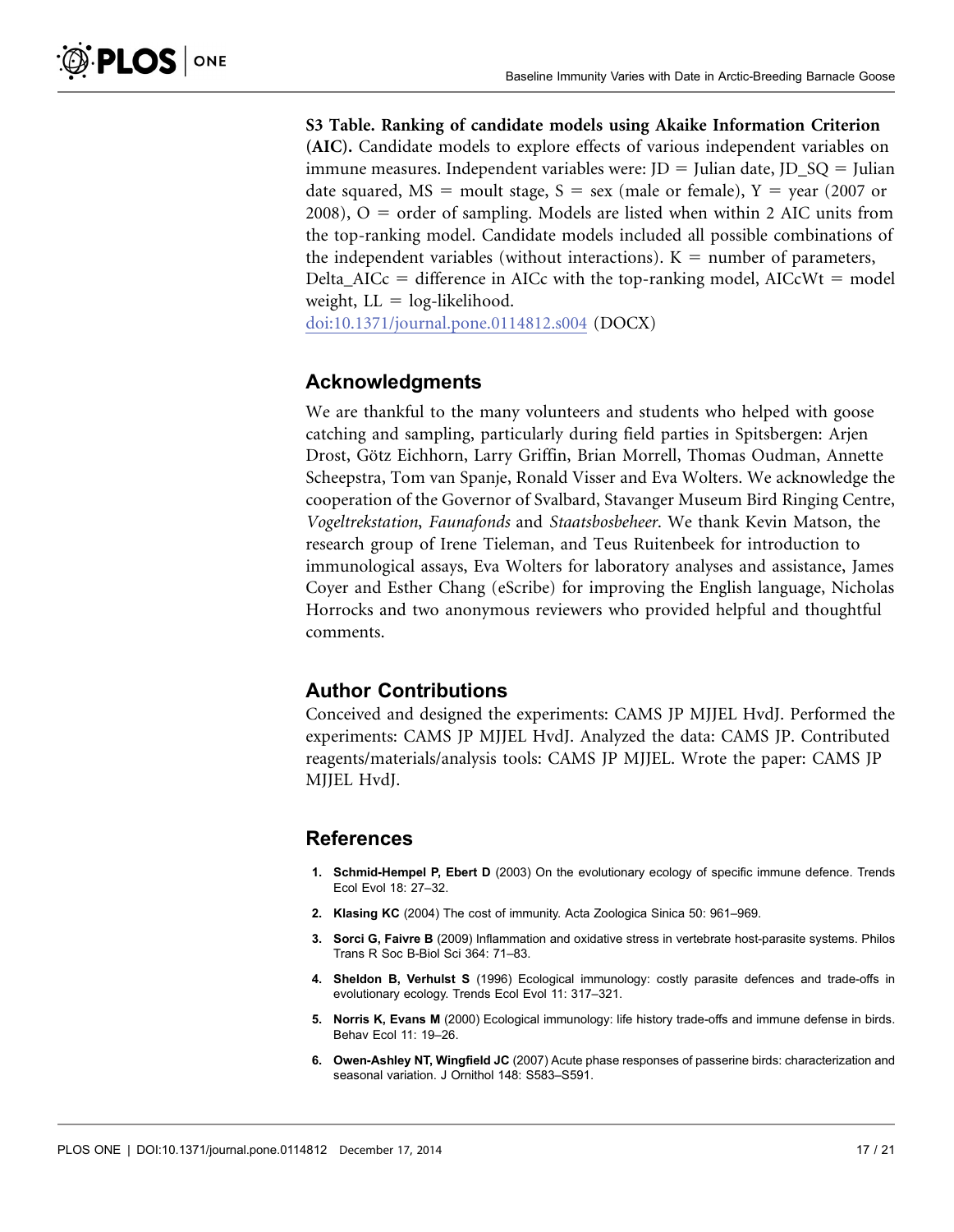- <span id="page-17-0"></span>7. Horrocks NPC, Hegemann A, Matson KD, Hine K, Jaquier S, et al. (2012) Immune indexes of larks from desert and temperate regions show weak associations with life history but stronger links to environmental variation in microbial abundance. Physiol Biochem Zool 85: 504–515.
- 8. Mendes L, Piersma T, Hasselquist D, Matson KD, Ricklefs RE (2006) Variation in the innate and acquired arms of the immune system among five shorebird species. J Exp Biol 209: 284–291.
- 9. Buehler DM, Piersma T, Tieleman BI (2008) Captive and free-living red knots Calidris canutus exhibit differences in non-induced immunity that suggest different immune strategies in different environments. J Avian Biol 39: 560–566.
- 10. Horrocks NPC, Hegemann A, Ostrowski S, Ndithia H, Shobrak M, et al. (2012) Environmental disease risk proxies explain variation in immune investment better than indices of pace-of-life. In: Horrocks NPC, Ph.D thesis. The role of disease risk and life history in the immune function of larks in different environments. Groningen, the Netherlands: Rijksuniversiteit Groningen. pp. 37–51.
- 11. Ilmonen P, Taarna T, Hasselquist D (2000) Experimentally activated immune defence in female pied flycatchers results in reduced breeding success. Proc R Soc B-Biol Sci 267: 665–670.
- 12. Bonneaud C, Mazuc J, Gonzalez G, Haussy C, Chastel O, et al. (2003) Assessing the cost of mounting an immune response. Am Nat 161: 367–379.
- 13. Moreno-Rueda G (2010) Experimental test of a trade-off between moult and immune response in house sparrows Passer domesticus. J Evol Biol 23: 2229–2237.
- 14. Lindström K, Foufopoulos J, Parn H, Wikelski M (2004) Immunological investments reflect parasite abundance in island populations of Darwin's finches. Proc R Soc B-Biol Sci 271: 1513–1519.
- 15. Ardia DR (2007) The ability to mount multiple immune responses simultaneously varies across the range of the tree swallow. Ecography 30: 23–30.
- 16. Buehler DM, Tieleman BI, Piersma T (2010) Indices of immune function are lower in Red Knots (Calidris canutus) recovering protein than in those storing fat during stopover in Delaware Bay. Auk 127: 394–401.
- 17. Buehler DM, Tieleman BI, Piersma T (2010) How do migratory species stay healthy over the annual cycle? A conceptual model for immune function and for resistance to disease. Integr Comp Biol 50: 346– 357.
- 18. Hegemann A, Matson KD, Both C, Tieleman BI (2012) Immune function in a free-living bird varies over the annual cycle, but seasonal patterns differ between years. Oecologia 170: 605–618.
- 19. Daszak P (2000) Emerging infectious diseases of wildlife threats to biodiversity and human health. Science 287: 443–449.
- 20. Sandström CAM, Buma AGJ, Hoye BJ, Prop J, van der Jeugd H, et al. (2013) Latitudinal variability in the seroprevalence of antibodies against Toxoplasma gondii in non-migrant and Arctic migratory geese. Vet Parasitol 194: 9–15.
- 21. Gonzalez-Quevedo C, Davies RG, Richardson DS (2014) Predictors of malaria infection in a wild bird population: landscape-level analyses reveal climatic and anthropogenic factors. J Anim Ecol 83: 1091– 1102.
- 22. Owen M, Ogilvie M (1979) Wing molt and weights of barnacle geese in Spitsbergen. Condor 81: 42–52.
- 23. Hohman WL, Akney CD, Gordon DH (1992) Ecology and management of postbreeding waterfowl. In: Batt BDJ, Afton AD, Anderson MG, Ankney CD, Johnson DH, et al, editors. Ecology and management of breeding waterfowl. Minneapolis, US: University of Minnesota press. pp. 128–189.
- 24. Lindström A, Visser G, Daan S (1993) The energetic cost of feather synthesis is proportional to basal metabolic rate. Physiol Zool 66: 490–519.
- 25. Black JM, Prop J, Larsson K (2014) The Barnacle Goose. London: T & AD Poyser/Bloomsbury Publishing.
- 26. Klaassen M (1995) Moult and basal metabolic costs in males of two subspecies of stonechats: the European Saxicola torquata rubicula and the East African S. t axillaris. Oecologia 104: 424–432.
- 27. Fox A, Kahlert J (2005) Changes in body mass and organ size during wing moult in non-breeding greylag geese Anser anser. J Avian Biol 36: 538–548.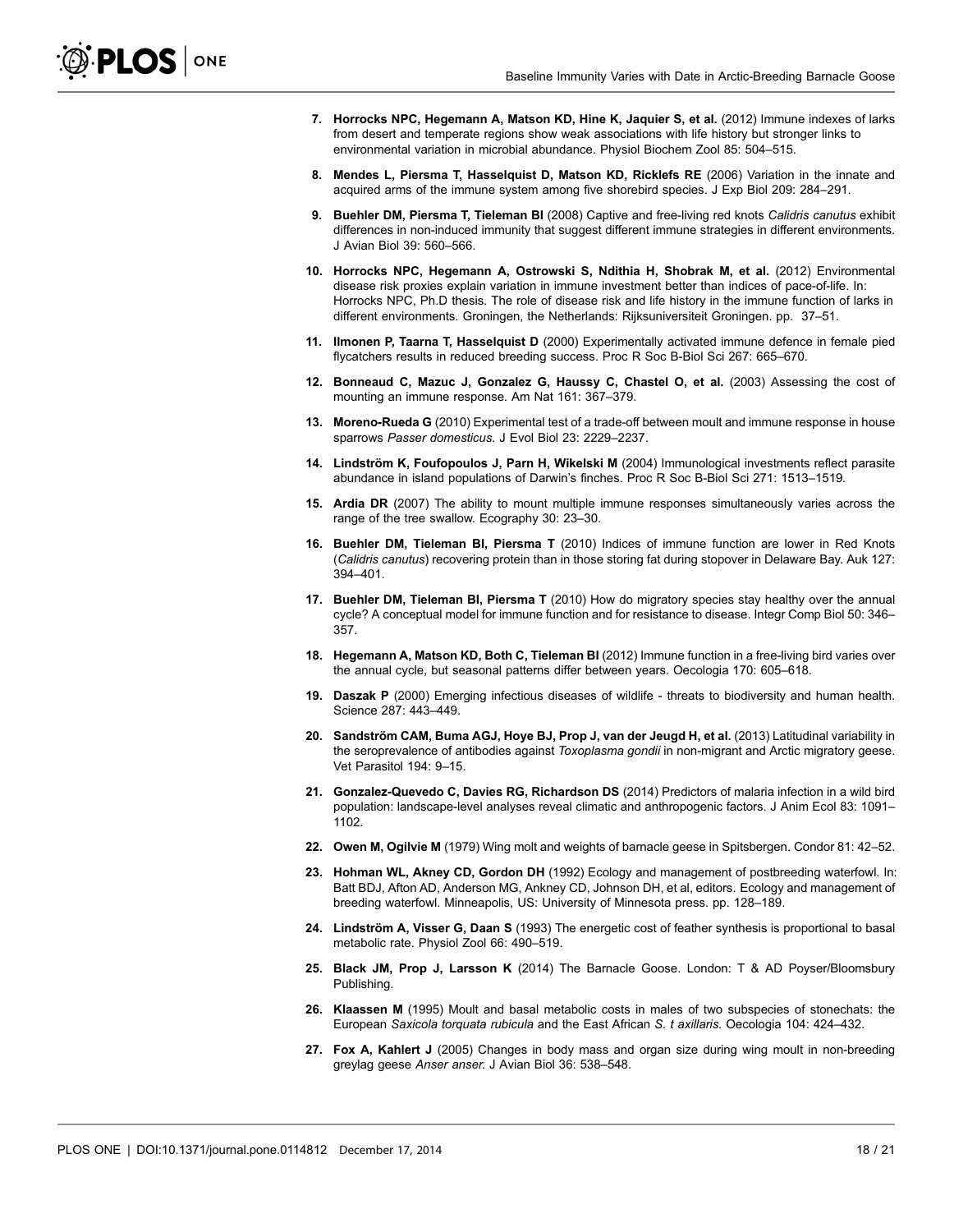- <span id="page-18-0"></span>28. van der Graaf AJ, Stahl J, Klimkowska A, Bakker JP, Drent RH (2006) Surfing on a green wave - how plant growth drives spring migration in the Barnacle Goose Branta leucopsis. Ardea 94: 567–577.
- 29. Greiner E, Bennett G, White E, Coombs R (1975) Distribution of avian hematozoa of North America. Can J Zool 53: 1762–1787.
- 30. Bennett G, Montgomerie R, Seutin G (1992) Scarcity of hematozoa in birds breeding on the Arctic tundra of North America. Condor 94: 289–292.
- 31. Callaghan T, Björn L, Chernov Y, Chapin T, Christensen T, et al. (2004) Biodiversity, distributions and adaptations of Arctic species in the context of environmental change. Ambio 33: 404–417.
- 32. Guernier V, Hochberg M, Guegan J (2004) Ecology drives the worldwide distribution of human diseases. PLoS Biol 2: 740–746.
- 33. Coulson SJ (2007) Terrestrial and freshwater invertebrate fauna of the high Arctic archipelago of Svalbard. Zootaxa 1448: 41–68.
- 34. Fierer N, Strickland MS, Liptzin D, Bradford MA, Cleveland CC (2009) Global patterns in belowground communities. Ecol Lett 12: 1238–1249.
- 35. Piersma T (1997) Do global patterns of habitat use and migration strategies co-evolve with relative investments in immunocompetence due to spatial variation in parasite pressure? Oikos 80: 623–631.
- 36. Martin LB, Weil ZM, Nelson RJ (2008) Seasonal changes in vertebrate immune activity: mediation by physiological trade-offs. Philos Trans R Soc B-Biol Sci 363: 321–339.
- 37. Buehler DM, Piersma T, Matson KD, Tieleman BI (2008) Seasonal redistribution of immune function in a migrant shorebird: annual-cycle effects override adjustments to thermal regime. Am Nat 172: 783–796.
- 38. Ochsenbein A, Zinkernagel R (2000) Natural antibodies and complement link innate and acquired immunity. Immunol Today 21: 624–630.
- 39. Matson KD, Ricklefs RE, Klasing KC (2005) A hemolysis-hemagglutination assay for characterizing constitutive innate humoral immunity in wild and domestic birds. Dev Comp Immunol 29: 275–286.
- 40. Hegemann A, Matson KD, Versteegh MA, Tieleman BI (2012) Wild skylarks seasonally modulate energy budgets but maintain energetically costly inflammatory immune responses throughout the annual cycle. PLoS One 7: e36358. doi:10.1371/journal.pone.0036358
- 41. Campbell TW (1995) Avian hematology and cytology. Ames, Iowa, US: Iowa State University Press.
- 42. Råberg L, Grahn M, Hasselquist D, Svensson E (1998) On the adaptive significance of stress-induced immunosuppression. Proc R Soc B-Biol Sci 265: 1637–1641.
- 43. Silverin B, Fange R, Viebke P-A, Westin J (1999) Seasonal changes in mass and histology of the spleen in willow tits Parus montanus. J Avian Biol 30: 255-262.
- 44. Drent RH, Black JM, Loonen MJJE, Prop J (1998) Barnacle geese Branta leucopsis on Nordenskiöldkysten, west Spitsbergen – in thirty years from colonisation to saturation. Norsk Polarinstitutt Skrifter 200: 105–114.
- 45. Eichhorn G, van der Jeugd HP, Meijer HAJ, Drent RH (2010) Fueling incubation: differential use of body stores in Arctic- and temperate-breeding barnacle geese (Branta leucopsis). Auk 127: 162–172.
- 46. Van der Jeugd HP, Eichhorn G, Litvin KE, Stahl J, Larsson K, et al. (2009) Keeping up with early springs: Rapid range expansion in an avian herbivore incurs a mismatch between reproductive timing and food supply. Global Change Biol 15: 1057–1071.
- 47. Jonker RM, Kraus RHS, Zhang Q, Van Hooft P, Larsson K, et al. (2013) Genetic consequences of breaking migratory traditions in barnacle geese Branta leucopsis. Mol Ecol 22: 5835–5847.
- 48. Van der Graaf AJ, Feige N, Van der Jeugd HP, Leito A, Larsson K, et al. (2006) Breeding range expansion of Arctic geese facilitated by changes in human land use? In: Van der Graaf AJ, Ph.D thesis. Geese on a green wave: Flexible migrants in a changing world. Groningen, the Netherlands: Rijksuniversiteit Groningen. pp. 149–162.
- 49. Gross WB, Siegel HS (1983) Evaluation of the heterophil/lymphocyte ratio as a measure of stress in chickens. Avian Dis 27: 972–979.
- 50. Buehler DM, Bhola N, Barjaktarov D, Goymann W, Schwabl I, et al. (2008) Constitutive immune function responds more slowly to handling stress than corticosterone in a shorebird. Physiol Biochem Zool 81: 673–681.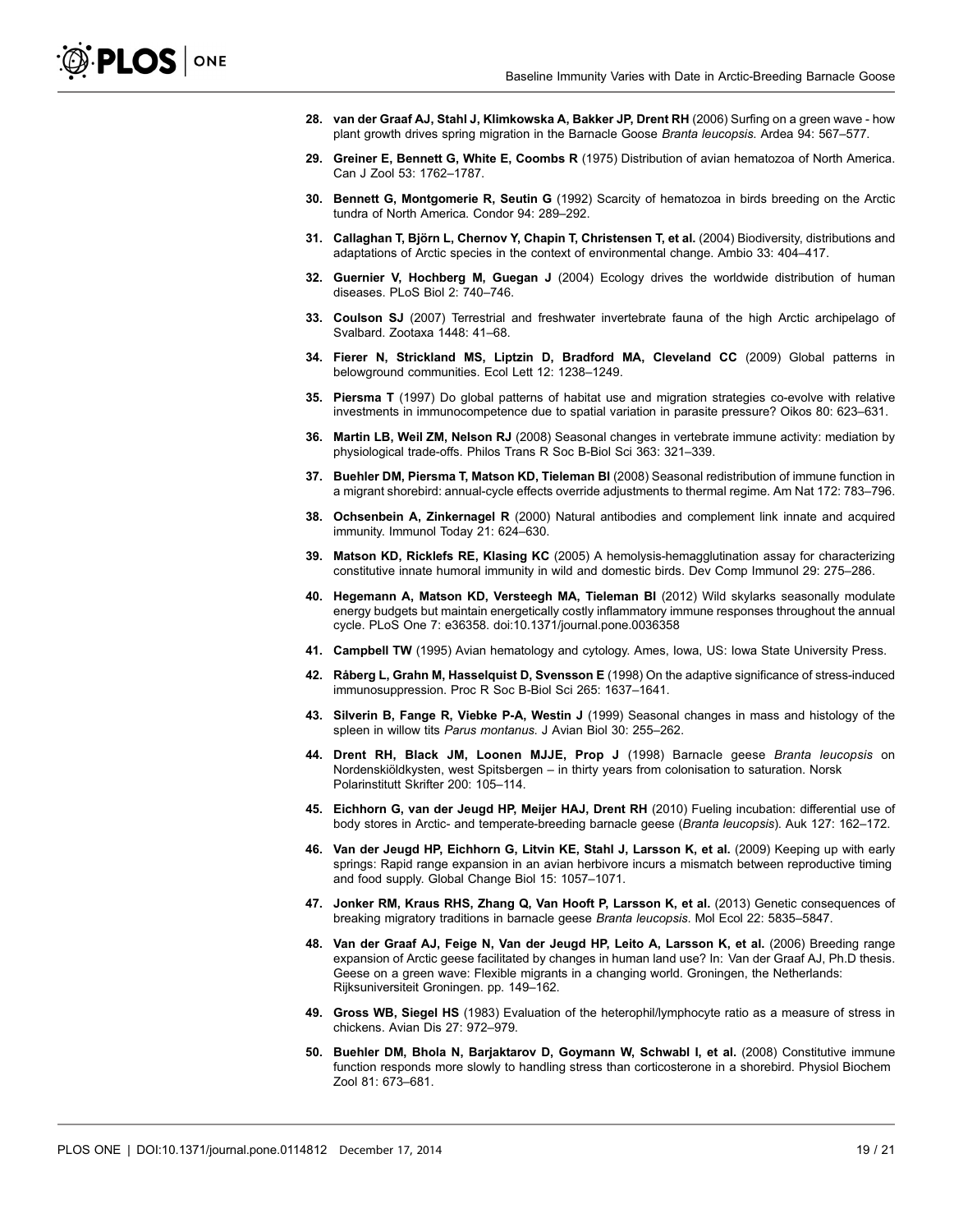- <span id="page-19-0"></span>51. Dzubin A, Cooch EG (1992) Measurements of geese: general field methods. Sacramento, California, USA: California Waterfowl Association.
- 52. Cramp S, Simmons KEL (1977) The birds of the western Palearctic. Oxford, UK: Clarendon Press.
- 53. Samour J (2006) Diagnostic value of hematology. In: Harrison GJ, Lightfoot TL, editors. Clinical Avian Medicine vol.2. Palm Beach, Florida, USA: Spix Publishing, Inc. pp. 587–609.
- 54. Gerlach H (1994) Defense mechanisms of the avian host. In: Ritchie BW, Harrison GJ, Harrison LR, editors. Avian Medicine: Pinciples and Application. Lake Worth, Florida, USA: Wingers Publishing, Inc. pp. 109–120.
- 55. Davis AK, Maney DL, Maerz JC (2008) The use of leukocyte profiles to measure stress in vertebrates: a review for ecologists. Funct Ecol 22: 760–772.
- 56. Loonen MJJE, Larsson K, van der Veen IT, Forslund P (1997) Timing of wing moult and growth of young in Arctic and temperate breeding barnacle geese. In: Loonen MJJE, Ph.D thesis. Goose breeding ecology: overcoming successive hurdles to raise goslings. Groningen, the Netherlands: Rijksuniversiteit Groningen. pp. 137–153.
- 57. Zuur AF, Ieno EN, Walker NJ, Saveliev AA, Smith GM (2009) Mixed effects models and extensions in ecology with R. New York, US: Springer.
- 58. Burnham KP, Anderson DR (2002) Model selection and multimodel interference: A practical information-theoretic approach. New York, US: Springer.
- 59. R Development Core Team (2012) R: A language and environment for statistical computing. Vienna: R Foundation for Statistical Computing.
- 60. Horrocks NPC, Matson KD, Tieleman BI (2011) Pathogen pressure puts immune defense into perspective. Integr Comp Biol 51: 563–576.
- 61. Anderson RM, May RM (1978) Regulation and stability of host-parasite population interactions: 1. regulatory processes. J Anim Ecol 47: 219–247.
- 62. May RM, Anderson RM (1978) Regulation and stability of host-parasite population interactions: 2. destabilizing processes. J Anim Ecol 47: 249–267.
- 63. Shields WM, Crook JR (1987) Barn swallow coloniality a net cost for group breeding in the adirondacks. Ecology 68: 1373–1386.
- 64. Reeson A, Wilson K, Gunn A, Hails R, Goulson D (1998) Baculovirus resistance in the noctuid Spodoptera exempta is phenotypically plastic and responds to population density. Proc R Soc B-Biol Sci 265: 1787–1791.
- 65. Møller AP, Martín-Vivaldi M, Merino S, Soler JJ (2006) Density-dependent and geographical variation in bird immune response. Oikos 115: 463–474.
- 66. Ardia DR, Schat KA (2008) Ecoimmunology. In: Davison F, Kaspers B, Schat KA, editors. Avian Immunology. London, UK: Elsevier. pp. 421–441.
- 67. Krauss S, Stallknecht DE, Negovetich NJ, Niles LJ, Webby RJ, et al. (2010) Coincident ruddy turnstone migration and horseshoe crab spawning creates an ecological 'hot spot' for influenza viruses. Proc R Soc B-Biol Sci 277: 3373–3379.
- 68. Loonen MJJE, Oosterbeek K, Drent RH (1997) Variation in growth of young and adult size in Barnacle Geese Branta leucopsis: Evidence for density dependence. Ardea 85: 177–192.
- 69. Prop J (2004) Ph.D thesis. Food finding: on the trail to successful reproduction in migratory geese. Groningen, the Netherlands: Rijksuniversiteit Groningen. 290p.
- 70. Hoi-Leitner M, Romero-Pujante M, Hoi H, Pavlova A (2001) Food availability and immune capacity in serin (Serinus serinus) nestlings. Behav Ecol Sociobiol 49: 333–339.
- 71. Dhabhar FS, Miller AH, McEwen BS, Spencer RL (1995) Effects of stress on immune cell distribution dynamics and hormonal mechanisms. J Immunol 154: 5511–5527.
- 72. Owen JC (2011) Collecting, processing, and storing avian blood: A review. J Field Ornithol 82: 339–354.
- 73. Cecchini G, Bekele T, Kasali O (1992) The effect of repeated freezing and thawing of serum on the activity of antibodies. Vet Res Commun 16: 425–428.